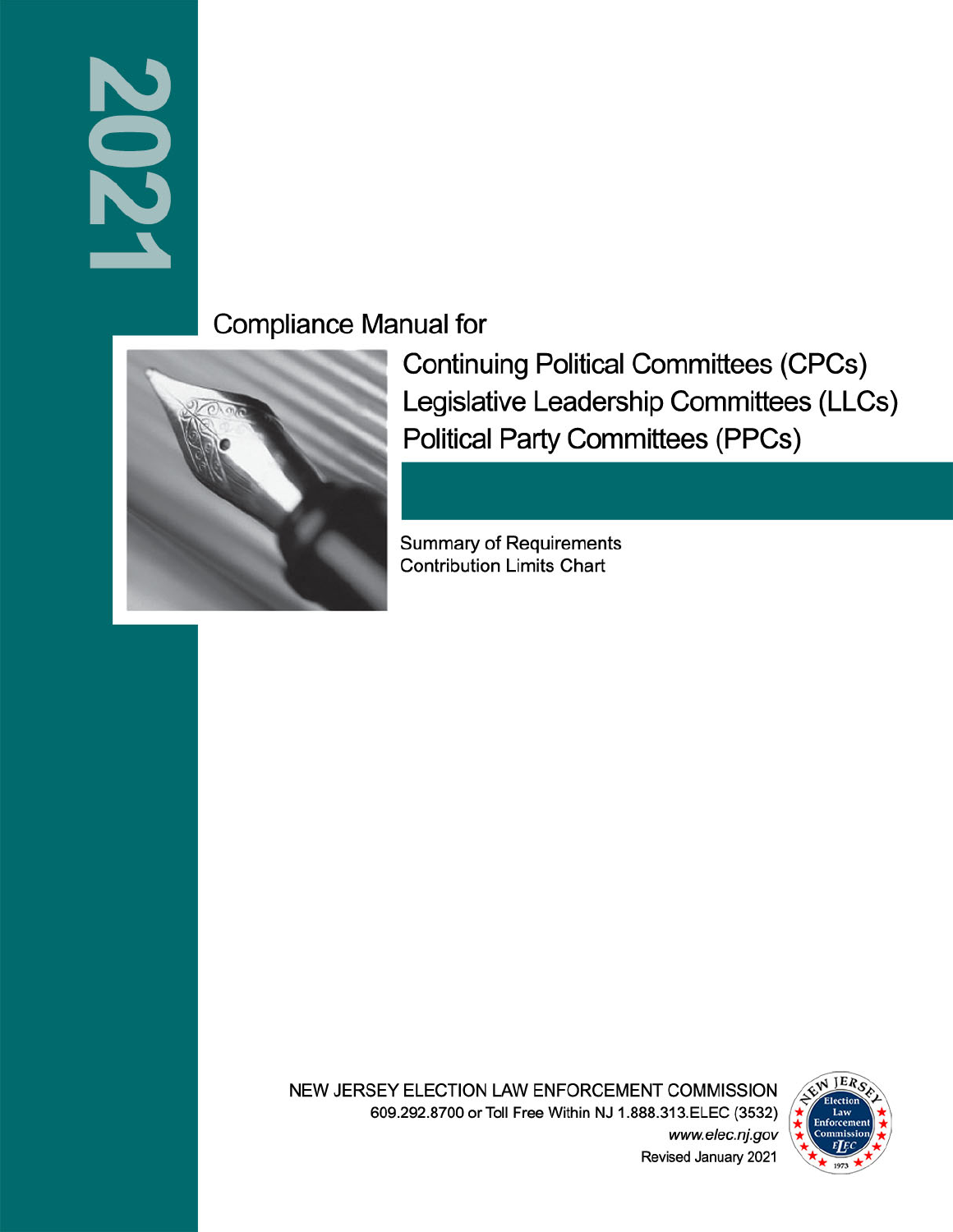# <span id="page-1-0"></span>**INTRODUCTION**

# <span id="page-1-1"></span>**How to Use This Manual**

The guidance provided in this Manual is applicable to Continuing Political Committees (CPCs), Legislative Leadership Committees (LLCs), and Political Party Committees (PPCs).

#### <span id="page-1-2"></span>**Throughout this Manual, the Following Abbreviations Apply:**

| Commission:        | The New Jersey Election Law Enforcement Commission                                                              |
|--------------------|-----------------------------------------------------------------------------------------------------------------|
| CPC:               | Continuing Political Committee                                                                                  |
| LLC:               | Legislative Leadership Committee                                                                                |
| PPC:               | <b>Political Party Committee</b>                                                                                |
| The "Act":         | "The New Jersey Campaign Contributions and Expenditures Reporting Act"<br>(Citation: N.J.S.A. 19:44A-1 et seq.) |
| The "Regulations": | The regulations promulgated under the "Act" (Citation: N.J.A.C. 19:25-1 et seq.)                                |
| Treasurer:         | The organizational treasurer                                                                                    |
| Depository:        | The organizational depository                                                                                   |

#### <span id="page-1-3"></span>**Help Using This Manual**

Any person who wishes to receive clarification concerning any item in this Manual should contact the Commission at (609) 292-8700, or toll free in New Jersey at 1 (888) 313-ELEC (3532). The Commission's mailing address is: NJ Election Law Enforcement Commission, P.O. Box 185, Trenton, NJ 08625-0185.

# <span id="page-1-4"></span>**Filing Information**

All reports must be filed electronically. Filing a report on time requires the report to be received electronically by the Commission by 5:00 P.M. on the filing due date.

This Manual is not intended to supersede the Act and regulations, and in the event of any inconsistency, the Act and regulations prevail. Accordingly, it is recommended that you obtain a copy of the regulations by contacting the Commission or by accessing them on the Commission's website *www.elec.nj.gov*.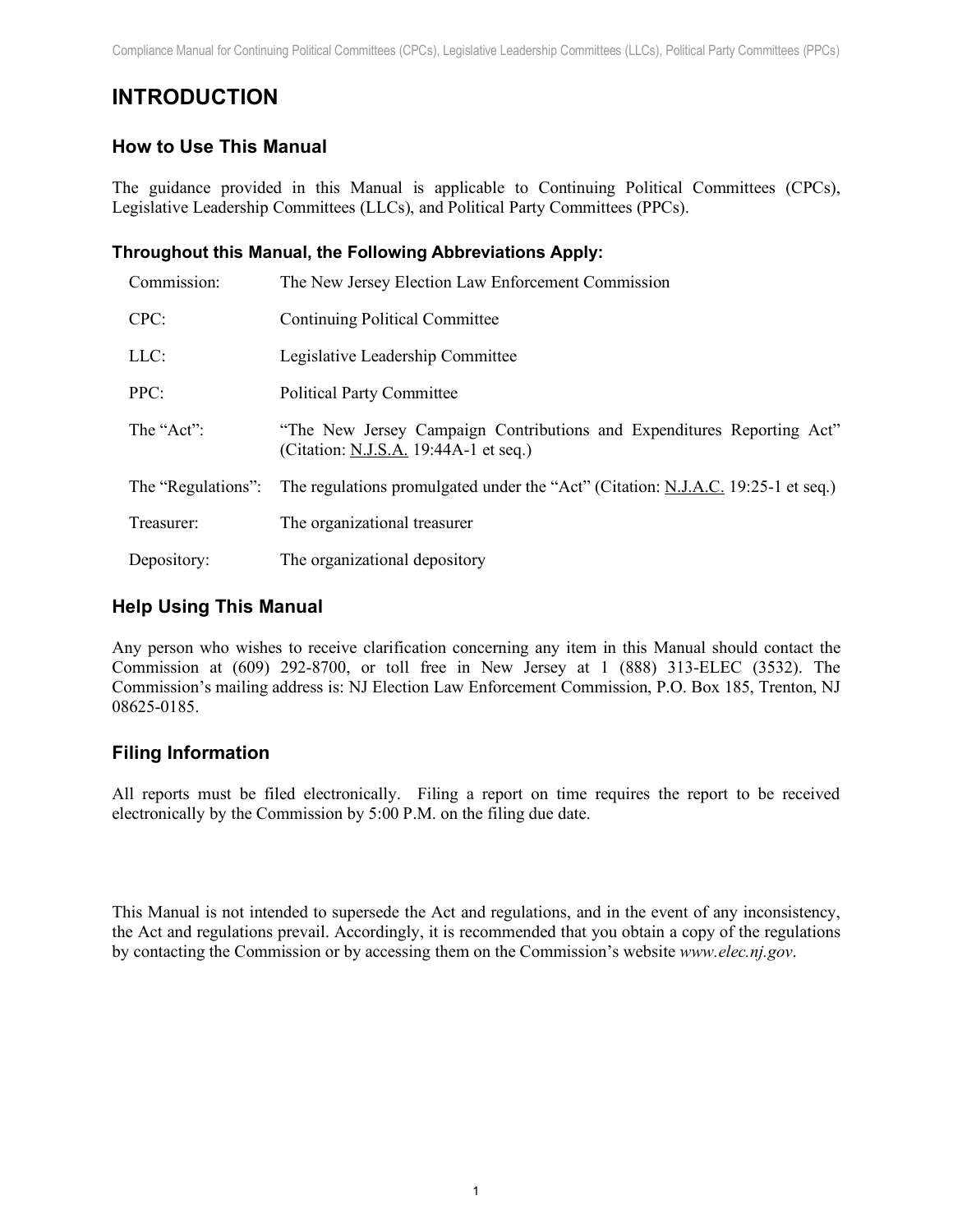# <span id="page-2-0"></span>**DEFINITIONS**

<span id="page-2-1"></span>**Continuing Political Committee** (CPC) includes any group of two or more persons acting jointly, or any corporation, partnership, or any other incorporated or unincorporated association, including a political club, political action committee, civic association or other organization, which in any calendar year contributes or expects to contribute at least \$7,200 to aid or promote the candidacy of any individual, or the candidacies of individuals, for elective public office, or the passage or defeat of a public question or public questions, and which may be expected to make contributions toward such aid or promotion or passage or defeat during a subsequent election, provided that the group, corporation, partnership, association or other organization has been determined by the Commission to be a continuing political committee in accordance with N.J.S.A. 19:44A-8(b). **Note: No candidate or office holder can establish, authorize the establishment of, maintain, or participate directly or indirectly in the management or control of a continuing political committee.**

<span id="page-2-2"></span>**Legislative Leadership Committee** (LLC) means a committee established, authorized to be established, or designated by the President of the Senate, the Minority Leader of the Senate, the Speaker of the General Assembly, or the Minority Leader of the General Assembly pursuant to N.J.S.A. 19:44A-10.1 for the purpose of receiving contributions and making expenditures.

<span id="page-2-3"></span>**Political Party Committee** (PPC) means the State committee of a political party organized pursuant to N.J.S.A. 19:5-4; any county committee of a political party organized pursuant to N.J.S.A. 19:5-3; or, any municipal committee of a political party organized pursuant to N.J.S.A. 19:5-2.

**All three types of committees have a filing obligation every year. Please review the corresponding reporting charts in the manual for more information.**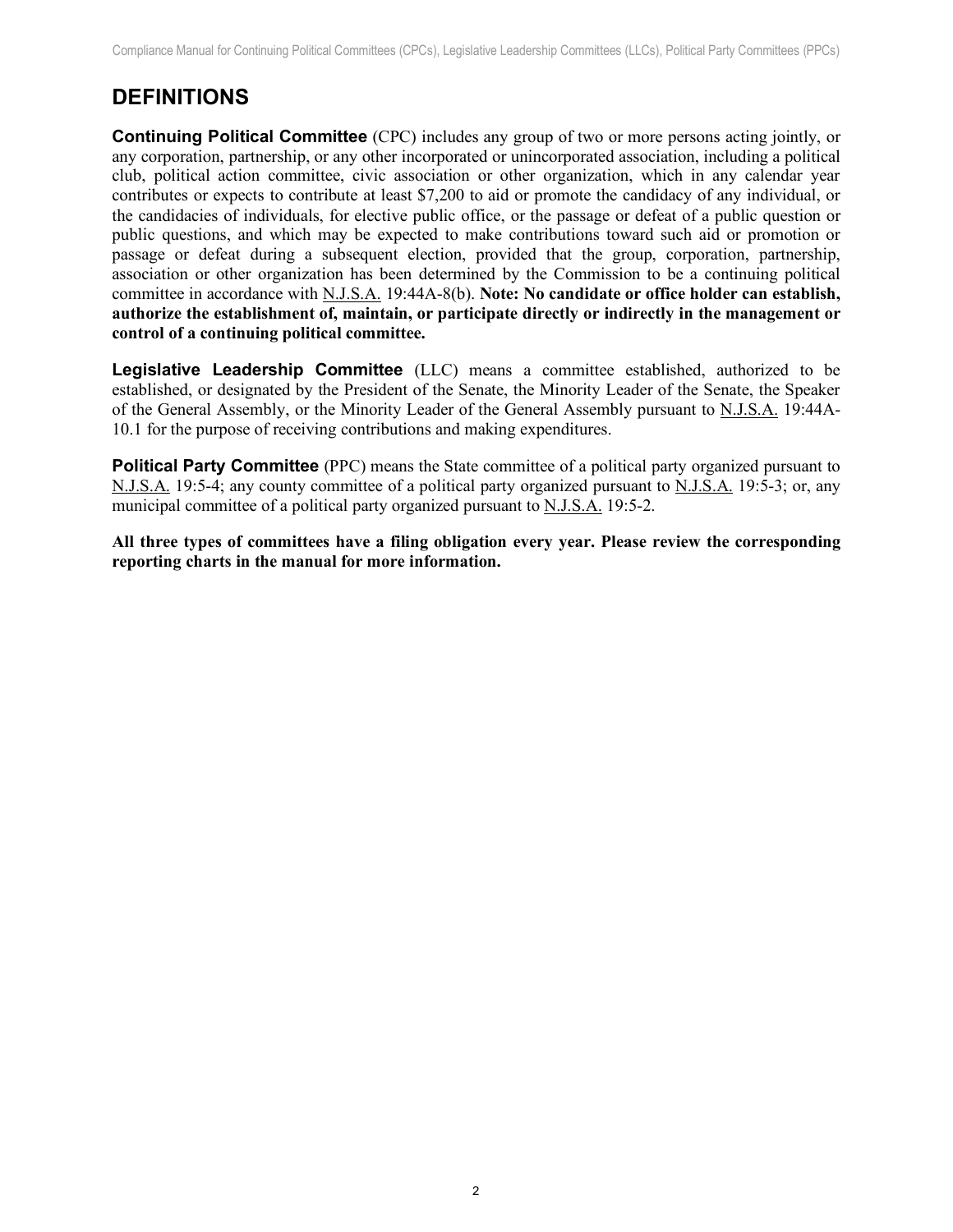# **TABLE OF CONTENTS**

| A. Qualifications of Organizational Treasurers and Officers; Treasurer Training             |    |
|---------------------------------------------------------------------------------------------|----|
|                                                                                             |    |
|                                                                                             |    |
|                                                                                             |    |
|                                                                                             |    |
|                                                                                             |    |
|                                                                                             |    |
|                                                                                             |    |
|                                                                                             |    |
|                                                                                             |    |
| G. Disclosure of Currency (Cash) Contributions in any Amount and Contributions Exceeding    |    |
| \$300 from One Source; Reporting of Occupation and Employer Information  9                  |    |
|                                                                                             | 10 |
| I. Contributions Received Immediately Before an Election (48-Hour Contribution Notices)  10 |    |
|                                                                                             |    |
|                                                                                             |    |
|                                                                                             |    |
|                                                                                             |    |
|                                                                                             |    |
|                                                                                             |    |
| P. Contributions from Partnerships, Limited Liability Partnerships, and Limited Liability   |    |
|                                                                                             |    |
| Q. Contributions from Affiliated Corporations, Associations, or Labor Organizations  13     |    |
| R. Contributions from Federal and Out-of-State Candidates and Committees  13                |    |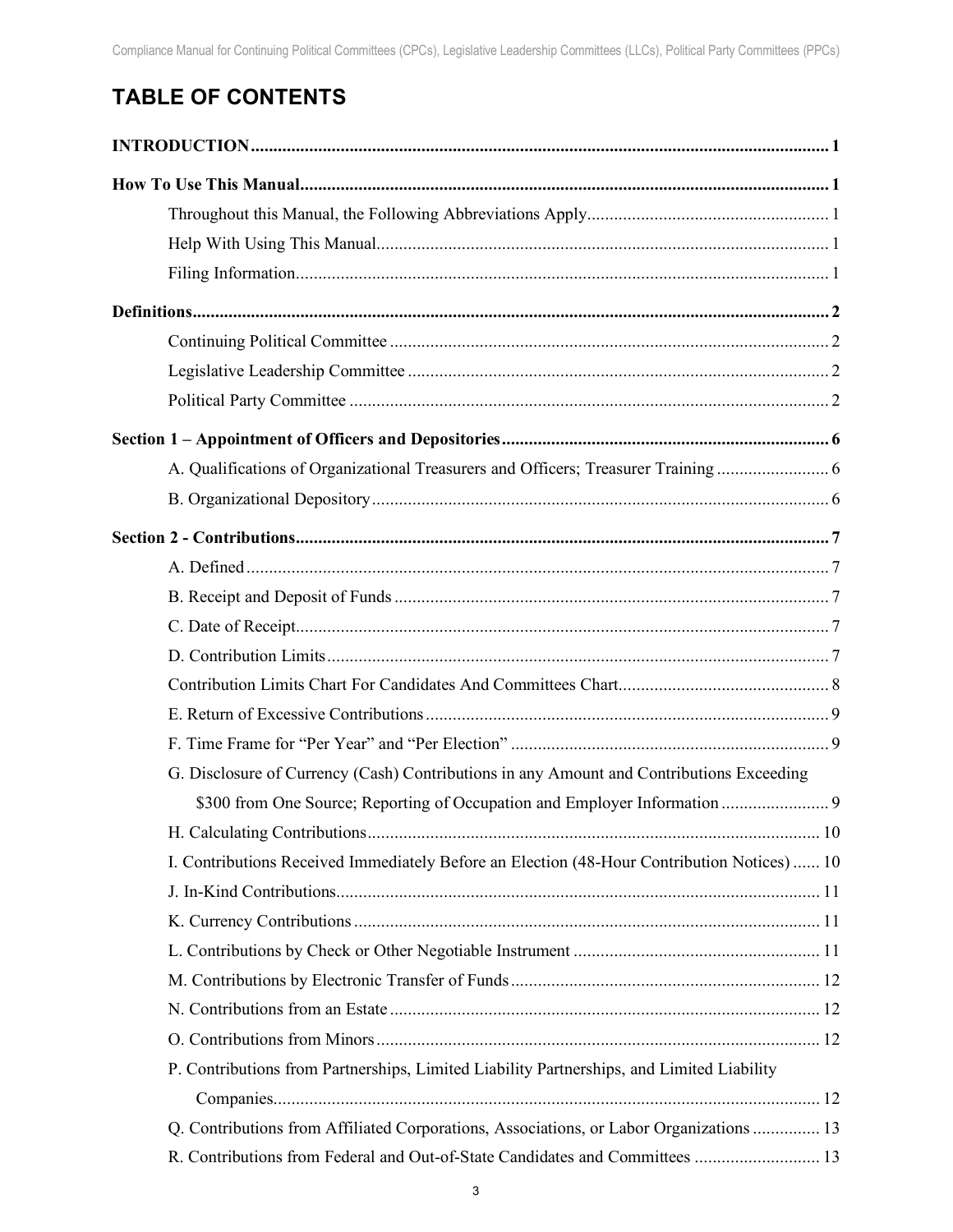| T. Anonymous Contributions and Contributions Made in the Name of Another 14        |  |
|------------------------------------------------------------------------------------|--|
|                                                                                    |  |
|                                                                                    |  |
|                                                                                    |  |
|                                                                                    |  |
|                                                                                    |  |
|                                                                                    |  |
|                                                                                    |  |
| D. Expenditures Made Immediately Before the Primary and General Elections (48-Hour |  |
|                                                                                    |  |
|                                                                                    |  |
|                                                                                    |  |
|                                                                                    |  |
|                                                                                    |  |
|                                                                                    |  |
|                                                                                    |  |
|                                                                                    |  |
|                                                                                    |  |
|                                                                                    |  |
|                                                                                    |  |
|                                                                                    |  |
|                                                                                    |  |
|                                                                                    |  |
|                                                                                    |  |
|                                                                                    |  |
|                                                                                    |  |
|                                                                                    |  |
|                                                                                    |  |
|                                                                                    |  |
|                                                                                    |  |
|                                                                                    |  |
|                                                                                    |  |
|                                                                                    |  |
|                                                                                    |  |
|                                                                                    |  |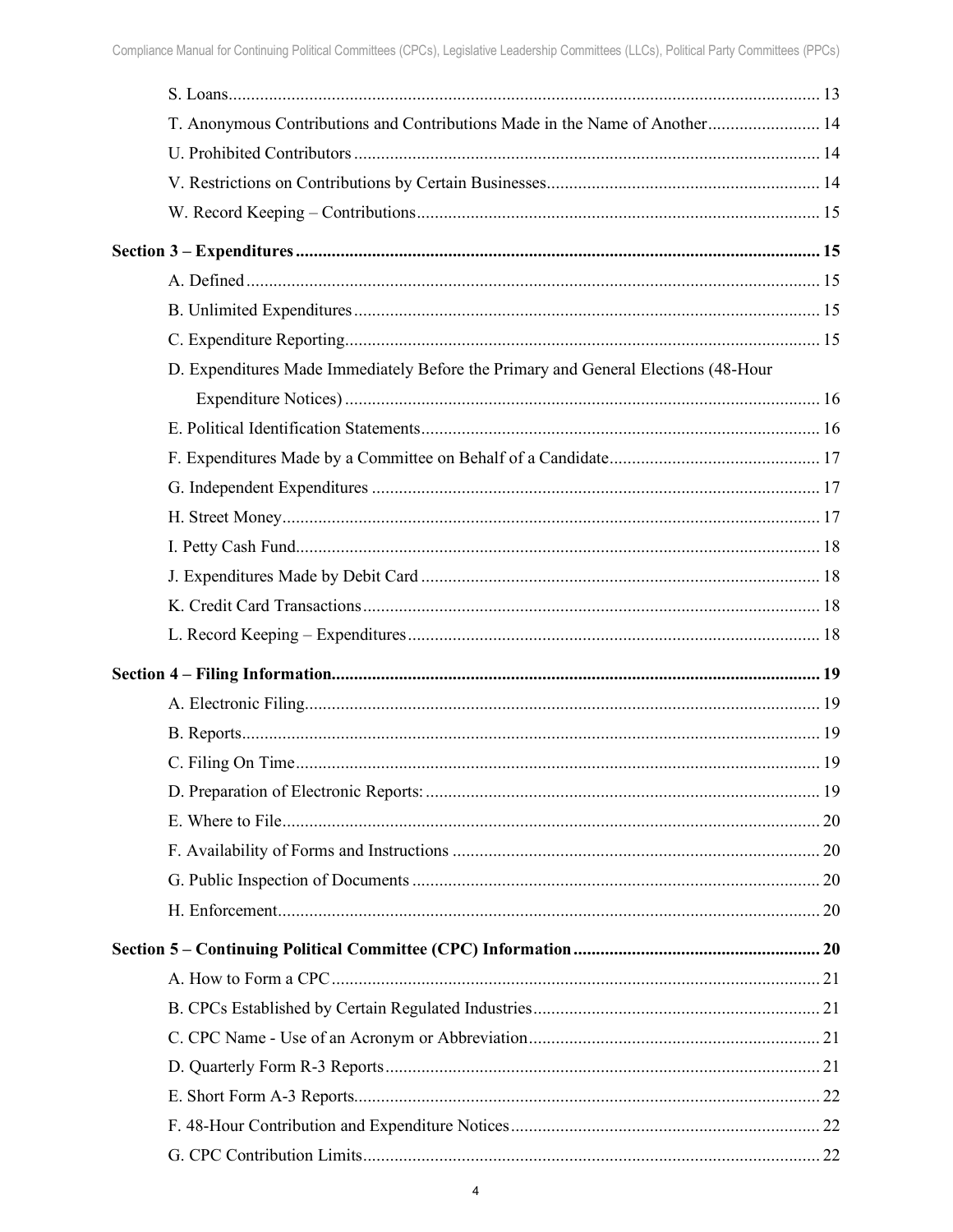| G. Political Party Committee Contribution Limits (Incoming Contributions)  31 |
|-------------------------------------------------------------------------------|
| H. Political Party Committee Contribution Limits (Outgoing Contributions) 31  |
|                                                                               |
|                                                                               |
|                                                                               |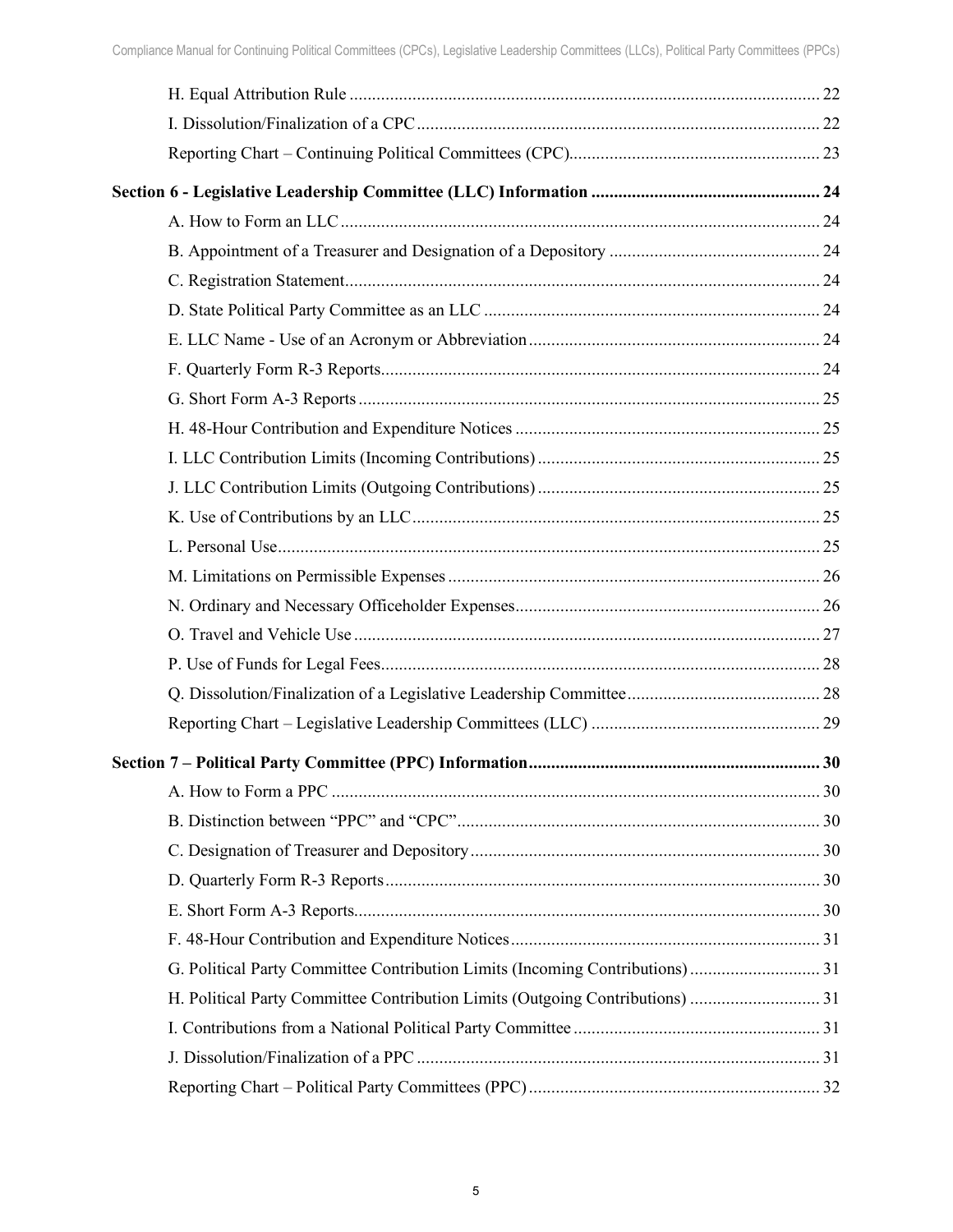# <span id="page-6-0"></span>**Section 1 – Appointment of Officers and Depositories**

#### <span id="page-6-1"></span>**A. Qualifications of Organizational Treasurers and Officers; Treasurer Training**

Any competent person 18 years of age or older may serve as an organizational treasurer, deputy organizational treasurer, committee chairperson, committee vice-chairperson, or committee member provided that person maintains a resident address within the State of New Jersey, or alternatively files a Consent to Service of Legal Process (Form COC-C) at an address within the State. The committee must file a notice, on Form D-3, D-4, or D-5, whichever is applicable, within ten (10) days of the appointment of the chairperson and treasurer.

Treasurers for the State political party committees and the legislative leadership committees, as well as treasurers for Gubernatorial, Senate, and Assembly candidates **are required** to receive formal training with the Commission; training is optional, but recommended, for all other treasurers. Training is available through a website module (training can be completed online) or by attending a seminar. For information concerning the Treasurer Training Program, visit the Commission's website at *www.elec.nj.gov*.

No person serving as a chairperson of a political party committee (PPC) or a legislative leadership committee (LLC) shall be eligible to be appointed to or serve as:

- 1. Chairperson, campaign treasurer, or deputy campaign treasurer of a candidate committee or joint candidates committee, other than a candidate or joint candidates committee established to further the election of that person as a candidate;
- 2. Chairperson, campaign treasurer, or deputy campaign treasurer of a political committee; or,
- 3. Chairperson, treasurer, or deputy treasurer of a continuing political committee (CPC).

A treasurer may appoint a deputy treasurer. No later than five (5) days after such appointment, the treasurer shall file a notice of the appointment on Form D-3, D-4, or D-5, whichever is applicable, which has been certified as true and correct by the chairperson and treasurer. If there is a change in any of the information contained in the notice of the appointment, an amendment must be filed within ten (10) days of the change.

The committee shall notify the Commission in the case of the death, resignation, or removal of a treasurer within ten (10) days of its occurrence. The committee shall appoint a successor as soon as practicable but in no case more than twenty (20) days after the death, resignation, or removal of the treasurer and shall notify the Commission of the appointment of the successor within three (3) days of the appointment.

# <span id="page-6-2"></span>**B. Organizational Depository**

An organizational depository is any bank account, whether checking, savings, or other, that is established by a committee for the purpose of receiving contributions and making expenditures to aid or promote a candidate in an election or to support or oppose a public question. Any bank authorized by law to transact business in, and maintaining a branch or office in, the State, may be designated as an organizational depository. If the bank is located outside the State, the bank may be designated as a depository provided that the bank files a Consent to Service of Legal Process (COC-B) at an address within this State prior to accepting or receiving any committee funds.

A treasurer may designate additional depositories. If additional depositories are established, the treasurer shall, no later than five (5) days after such designation, file a notice of the additional depository with the Commission, on Form D-3, D-4, or D-5, whichever is applicable. The notice shall be certified as true and correct by the chairperson and treasurer. If there is a change in any of the information contained in the notice of the additional depository, an amendment must be filed within ten (10) days of the change.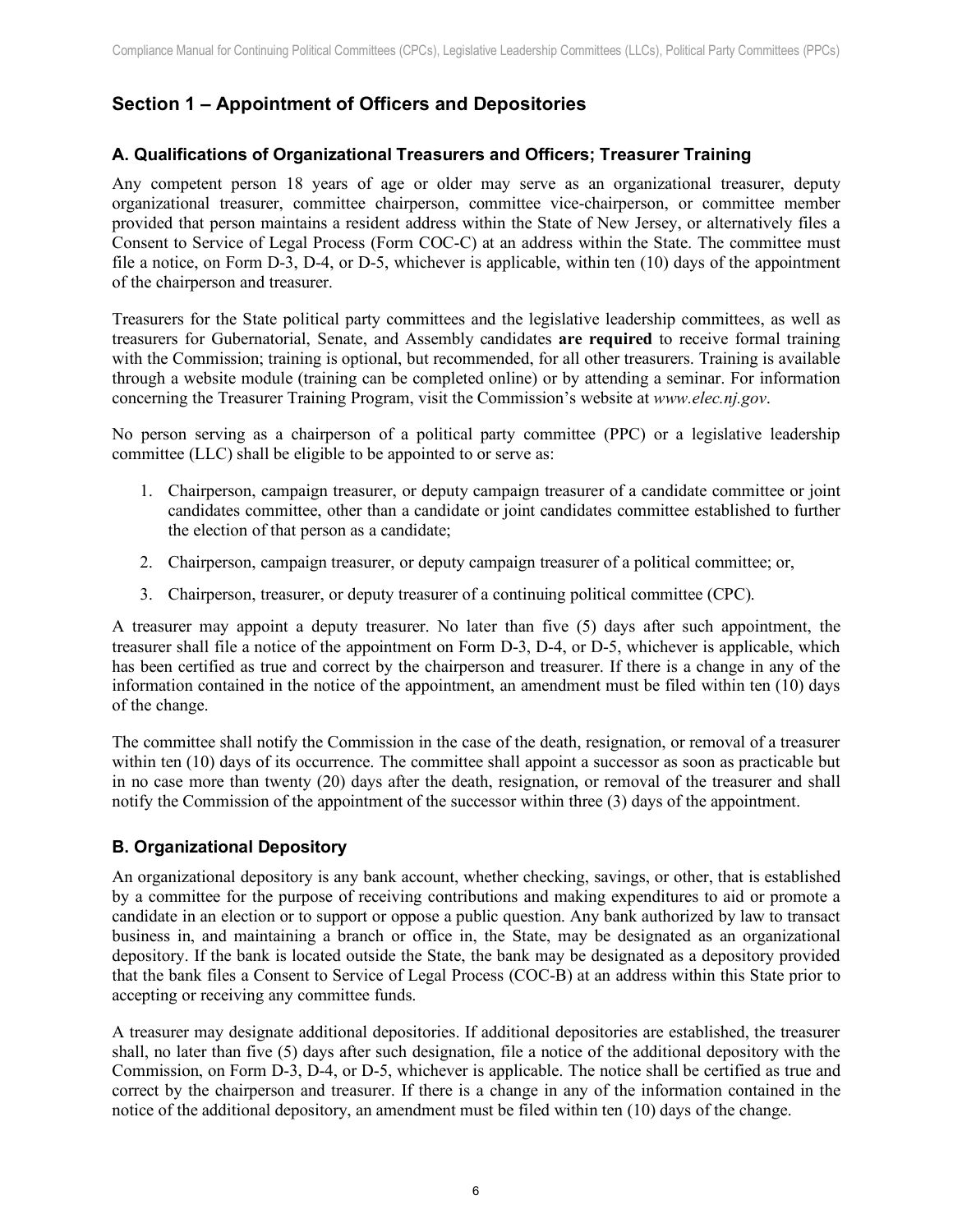For the limited purpose of investing organizational funds, a recognized investment institution authorized by law to transact business in the State, may be designated as an additional depository, provided that the invested funds are not used to benefit any person or enterprise in which a committee official has an economic interest. This type of depository must be **in addition to** the organizational depository established by the committee. If the investment institution is located outside the State, the investment institution must file a Consent to Service of Legal Process at an address within this State prior to accepting or receiving any committee funds.

# <span id="page-7-0"></span>**Section 2 - Contributions**

<span id="page-7-1"></span>**A. Defined:** A contribution is a transfer of money or other thing of value, including loans. A contribution may be in the form of currency, check, or other negotiable instrument. A contribution may also be a non-monetary in-kind contribution.

<span id="page-7-2"></span>**B. Receipt and Deposit of Funds:** All funds received by a committee must be deposited by the treasurer into the depository within ten (10) days of receiving them.

<span id="page-7-3"></span>**C. Date of Receipt:** The date of receipt of a contribution is the date on which the treasurer, or any other person so authorized by the committee, receives the contribution, or, in the instance of an in-kind contribution, becomes aware of, or receives notice (whichever occurs first) of the expenditure on the committee's behalf. The date of receipt is not the date the treasurer deposits the contribution, unless it is deposited on the date received.

<span id="page-7-4"></span>**D. Contribution Limits:** To assist treasurers with determining whether or not there are contribution limits in either receiving or giving contributions, refer to the following contribution limits chart.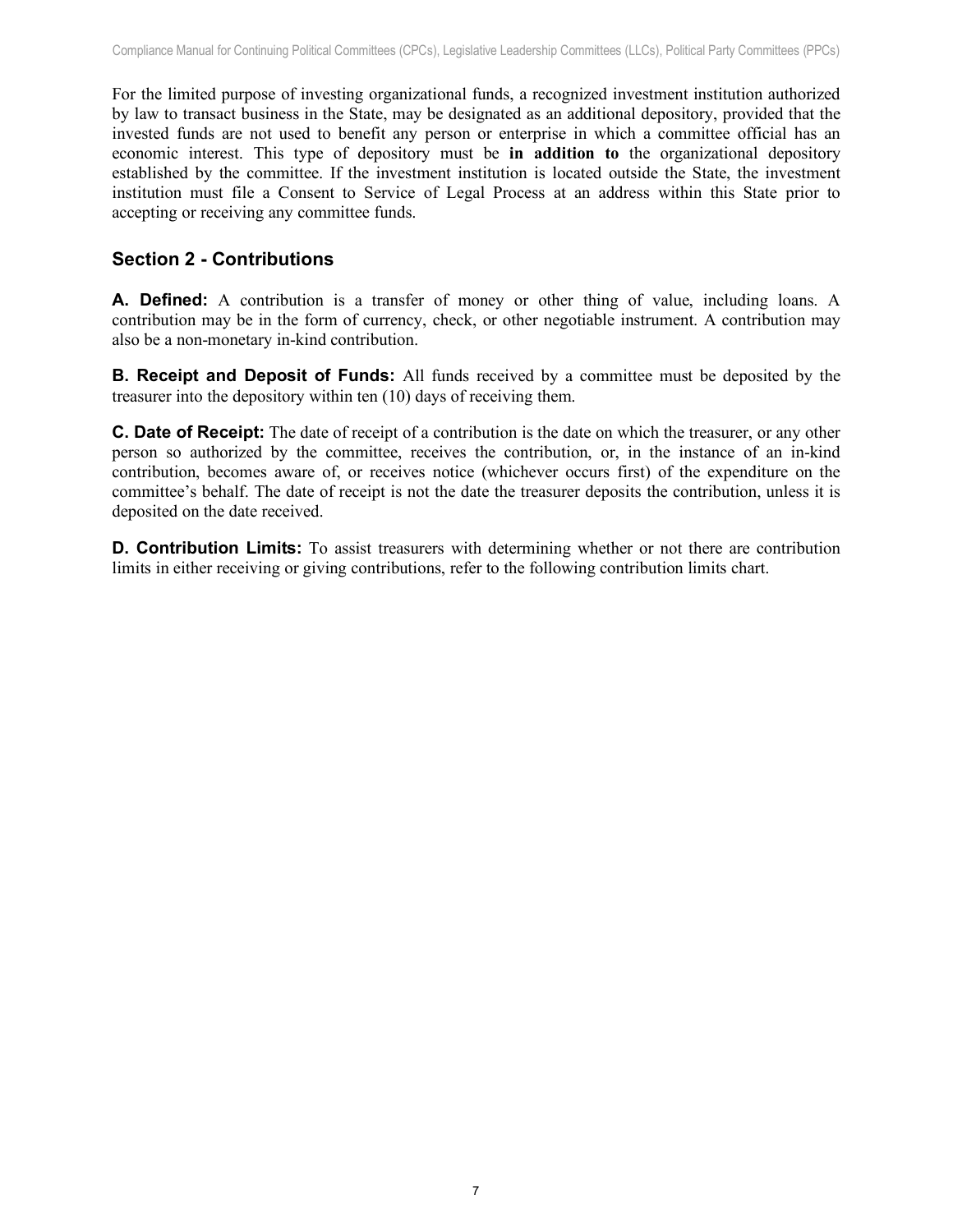# **Contribution Limits Chart for Candidates And Committees**

| <b>Entities</b><br><b>Making</b><br><b>Contributions</b>                       |                                |                                                                                                                                                                                                                                                                                                                                                                                                                                                          |                                                    | <b>Entities Receiving Contributions</b>       |                                                               |                                                         |                                                                   |
|--------------------------------------------------------------------------------|--------------------------------|----------------------------------------------------------------------------------------------------------------------------------------------------------------------------------------------------------------------------------------------------------------------------------------------------------------------------------------------------------------------------------------------------------------------------------------------------------|----------------------------------------------------|-----------------------------------------------|---------------------------------------------------------------|---------------------------------------------------------|-------------------------------------------------------------------|
|                                                                                | <b>Candidate</b><br>Committee* | <b>Political</b><br>Committee**                                                                                                                                                                                                                                                                                                                                                                                                                          | Continuing<br><b>Political</b><br><b>Committee</b> | Legislative<br>Leadership<br><b>Committee</b> | <b>State</b><br><b>Political</b><br>Party<br><b>Committee</b> | County<br><b>Political</b><br>Party<br><b>Committee</b> | <b>Municipal</b><br><b>Political</b><br>Party<br><b>Committee</b> |
| Individual to:                                                                 | \$2,600<br>per election        | \$7,200<br>per election                                                                                                                                                                                                                                                                                                                                                                                                                                  | \$7,200<br>per year                                | \$25,000<br>per year                          | \$25,000<br>per year                                          | \$37,000<br>per year                                    | \$7,200<br>per year                                               |
| Corporation<br>or Union to:                                                    | \$2,600<br>per election        | \$7,200<br>per election                                                                                                                                                                                                                                                                                                                                                                                                                                  | \$7,200<br>per year                                | \$25,000<br>per year                          | \$25,000<br>per year                                          | \$37,000<br>per year                                    | \$7,200<br>per year                                               |
| <b>Association</b><br>or Group to:                                             | \$2,600<br>per election        | \$7,200<br>per election                                                                                                                                                                                                                                                                                                                                                                                                                                  | \$7,200<br>per year                                | \$25,000<br>per year                          | \$25,000<br>per year                                          | \$37,000<br>per year                                    | \$7,200<br>per year                                               |
| Candidate<br><b>Committee</b><br>to:                                           | \$8,200<br>per election        | \$7,200<br>per election                                                                                                                                                                                                                                                                                                                                                                                                                                  | \$7,200<br>per year                                | \$25,000<br>per year                          | \$25,000<br>per year                                          | \$37,000<br>per year                                    | \$7,200<br>per year                                               |
| <b>Political</b><br><b>Committee</b><br>to:                                    | \$8,200<br>per election        | \$7,200<br>per election                                                                                                                                                                                                                                                                                                                                                                                                                                  | \$7,200<br>per year                                | \$25,000<br>per year                          | \$25,000<br>per year                                          | \$37,000<br>per year                                    | \$7,200<br>per year                                               |
| Continuing<br><b>Political</b><br><b>Committee</b><br>to:                      | \$8,200<br>per election        | \$7,200<br>per election                                                                                                                                                                                                                                                                                                                                                                                                                                  | \$7,200<br>per year                                | \$25,000<br>per year                          | \$25,000<br>per year                                          | \$37,000<br>per year                                    | \$7,200<br>per year                                               |
| Legislative<br>Leadership<br><b>Committee</b><br>to:                           |                                |                                                                                                                                                                                                                                                                                                                                                                                                                                                          |                                                    | <b>NO LIMITS</b>                              |                                                               |                                                         |                                                                   |
| <b>State</b><br><b>Political</b><br>Party<br><b>Committee</b><br>to:           |                                |                                                                                                                                                                                                                                                                                                                                                                                                                                                          |                                                    | <b>NO LIMITS</b>                              |                                                               |                                                         |                                                                   |
| County<br><b>Political</b><br><b>Party</b><br><b>Committee</b><br>to:          |                                | No limits, but from January 1 <sup>st</sup> through June 30 <sup>th</sup> of each year, a county political party committee is<br>prohibited from making a contribution to another county political party committee and a county<br>political party committee is prohibited from accepting a contribution from another county political party<br>committee. A county political party committee is subject to other restrictions; see N.J.A.C. 19:25-11.7. |                                                    |                                               |                                                               |                                                         |                                                                   |
| <b>Municipal</b><br><b>Political</b><br>Party<br><b>Committee</b><br>to:       |                                |                                                                                                                                                                                                                                                                                                                                                                                                                                                          |                                                    | <b>NO LIMITS</b>                              |                                                               |                                                         |                                                                   |
| <b>National</b><br><b>Political</b><br><b>Party</b><br><b>Committee</b><br>to: | \$8,200<br>per election        | \$7,200<br>per election                                                                                                                                                                                                                                                                                                                                                                                                                                  | \$7,200<br>per year                                | \$25,000<br>per year                          | \$72,000<br>per year                                          | \$37,000<br>per year                                    | \$7,200<br>per year                                               |

*A National Political Party Committee is the principal organization supporting election activities of a State political party committee, which activities include making contributions to that State political party committee pursuant to N.J.S.A. 19:44A-11.4a(2). There shall be no more than a single national political party committee of a political party for each State political party committee.*

*\*NOTE: The contribution limit to a gubernatorial candidate is \$4,900 per election.*

*\*\*Public Question Political Committee and Independent Expenditure only committees may receive unlimited contributions.*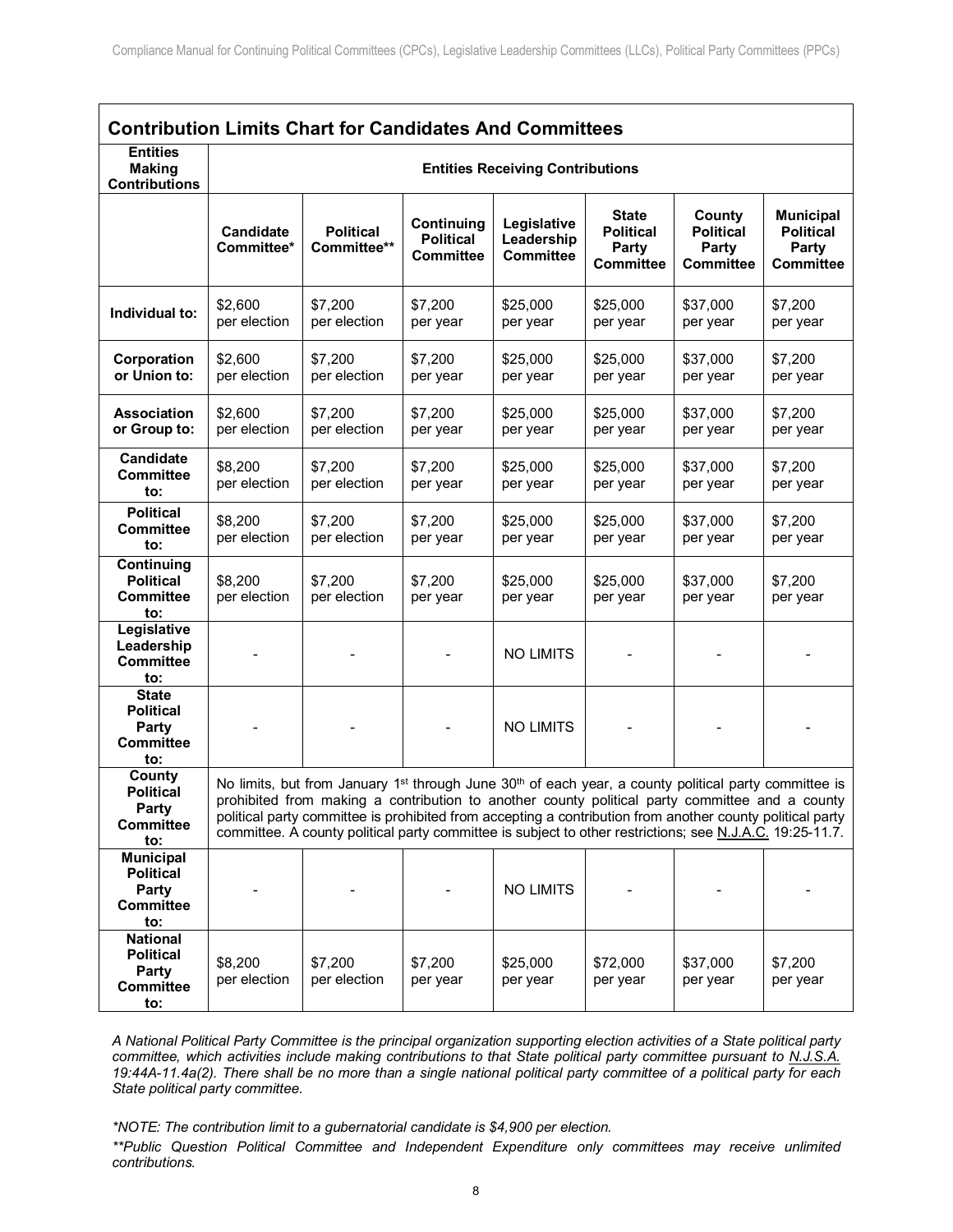<span id="page-9-0"></span>**E. Return of Excessive Contributions:** If a treasurer inadvertently receives and deposits a contribution in excess of a contribution limit, that portion of the contribution which exceeds the limit must be returned to the contributor within 48 hours of receipt.

The treasurer must make and maintain a written record of the excessive contribution containing the following:

- 1. The date the contribution was received;
- 2. The name and mailing address of the contributor;
- 3. If the contributor is an individual, the occupation of the individual and the name and mailing address of the individual's employer;
- 4. The amount of the contribution;
- 5. The amount of the contribution that exceeds the applicable contribution limit;
- 6. A photocopy of the check or written instrument received as a contribution; and,
- 7. A photocopy of the refund check issued by the committee.

The refunded transaction must be reported on the report for the quarter in which the refund occurred.

<span id="page-9-1"></span>**F. Time Frame for "Per Year" and "Per Election":** As noted on the contribution limits chart found in this Manual, contributions are limited on a "per year" or "per election" basis. For the purpose of computing the "per year" limits, the calendar year is used. "Per election" means a specific election in which a candidate or political committee is participating. **Note: the primary election and general election are separate elections.**

<span id="page-9-2"></span>**G. Disclosure of Currency (Cash) Contributions in any Amount and Contributions Exceeding \$300 from One Source; Reporting of Occupation and Employer Information:** When a contribution is received in currency (cash) in any amount, or when a contribution is received in excess of \$300 in the aggregate from one source during the calendar year, that contribution must be disclosed in detail on a report to the Commission (either Form R-3 or Form C-3). The contributor's name and mailing address, the date of receipt, and the amount of the contribution must be disclosed on the reports. The total amount of all contributions received from the contributor in the calendar year to date must also be disclosed.

If the contributor is an individual, the individual's occupation as well as the name and mailing address of the individual's employer must be disclosed. When reporting occupation information, a description of the contributor's source of income must be provided, such as "florist," "attorney," "doctor," "custodian," or "electrician." Descriptions such as "self-employed," "owner," or "sole proprietor" do not identify occupation and are insufficient. If the contributor does not have a source of livelihood, a description such as "retired," "student," or "none" shall be reported, but in all cases some written description shall be provided and the information shall not be left blank.

When reporting the employer information, report the legal or trade name under which the employer does business. In the case in which a contributor's source of income is his or her own business or corporation, the employer should be reported as the legal or trade name under which the contributor does business. For example, if Joe Smith owns his own plumbing business called "Smith's Plumbing," the name of the employer is "Smith's Plumbing." The employer's mailing address is always the address from which the business is operated. For a contributor who does not have a source of livelihood and for which a description such as "retired," "student," or "none" was entered for the occupation, no employer address is required.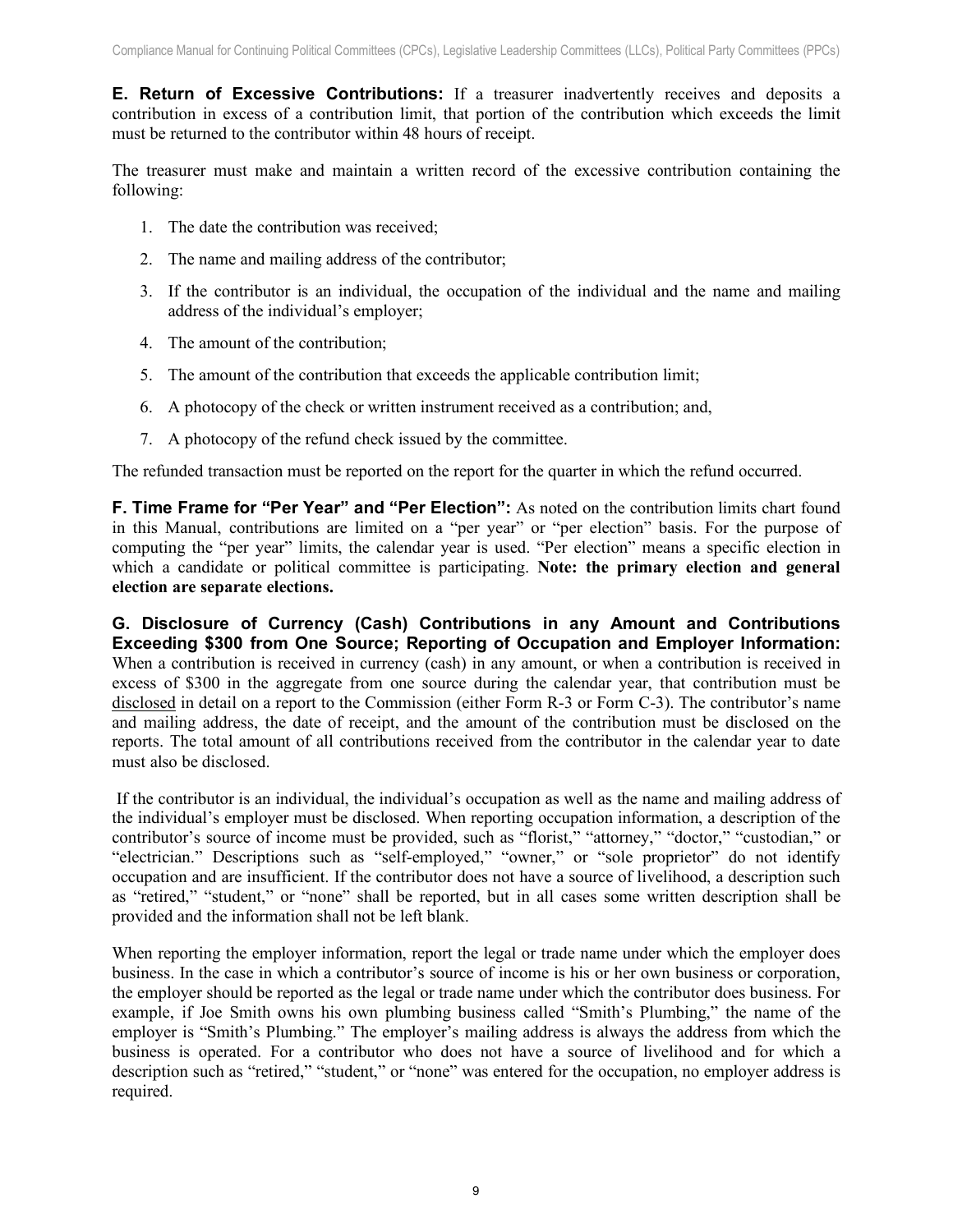<span id="page-10-0"></span>**H. Calculating Contributions:** Contributions from the same source must be aggregated. For example, a contributor may contribute \$250 to a committee during one quarter and then later contribute an additional \$150; this contributor is now a contributor of more than \$300. Once such aggregated contributions exceed \$300 in the aggregate from one source during the calendar year, disclosure of the contributor's name, mailing address, date of receipt, amount of the contribution that exceeded \$300 (i.e., the \$150 contribution), and aggregate contribution amount (i.e., \$400) must be provided on the appropriate report, as well as the occupation and the name and address of the contributor's employer if the contributor is an individual. Once a contributor has contributed in excess of \$300 in the aggregate from one source in a calendar year, all subsequent contributions in that year from that contributor must be disclosed.

A contribution may not be netted out to cover a fund-raising cost. For example, if a dinner ticket costs \$350 and the caterer will receive \$75 of that amount for the cost of the dinner, the contribution is still \$350 and reportable in full.

<span id="page-10-1"></span>**I. Contributions Received Immediately Before an Election (48-Hour Contribution Notices):** Each treasurer shall file the Form 48-HR (through ELEC eFile) or Form C-3 (through the Commission's website if filing for Form A-3) with the Commission to report a contribution in excess of \$1,900 in the aggregate from one source, received between the closing date of the last quarterly report through the date of an election in which a committee is contributing or otherwise participating. The notice shall be filed within 48 hours of receipt of the contribution.

Note that the \$1,900 threshold is calculated by looking at the time frame prior to the election, not cumulatively over the calendar year. For example, if a committee is participating in a general election and if a contributor gives \$1,000 on October  $1<sup>st</sup>$  and \$950 on October  $10<sup>th</sup>$ , the contributor has exceeded the \$1,900 threshold and a 48-hour contribution notice is required.

The notice shall set forth the amount and date of receipt of the contribution and the name and mailing address of the contributor. If the contributor is an individual, occupation and employer information must also be disclosed. A committee is considered to be participating in an election (school board, municipal, runoff, primary, general, special, recall) if the committee makes or intends to make a contribution (currency, monetary, in-kind, or loan) in a particular election.

If a committee is participating in an election and expects to receive numerous contributions in excess of \$1,900 in the aggregate from one source during a 48-hour notice time frame, the 48-hour contribution notices may be accumulated and disclosed on a single, cumulative report filed on the 11<sup>th</sup> day preceding the election. After this cumulative 11-day pre-election report is filed, however, 48-hour contribution notices for additional reportable contributions must be filed up to and including the day of the election.

|                    | <b>48-Hour Notice Time Frame</b>       |
|--------------------|----------------------------------------|
| <b>Election</b>    | <b>Period Covered</b>                  |
| School Board       | April 1 <sup>st</sup> - Election Day   |
| Municipal          | April 1 <sup>st</sup> - Election Day   |
| Runoff             | April 1 <sup>st</sup> - Election Day   |
| Primary            | April 1 <sup>st</sup> - Election Day   |
| General            | October 1 <sup>st</sup> - Election Day |
| Special and Recall | <b>Contact Commission</b>              |

Contributions subject to 48-hour contribution notices are always reported twice: once by 48-hour contribution notice and a second time when a report is filed for the applicable quarter.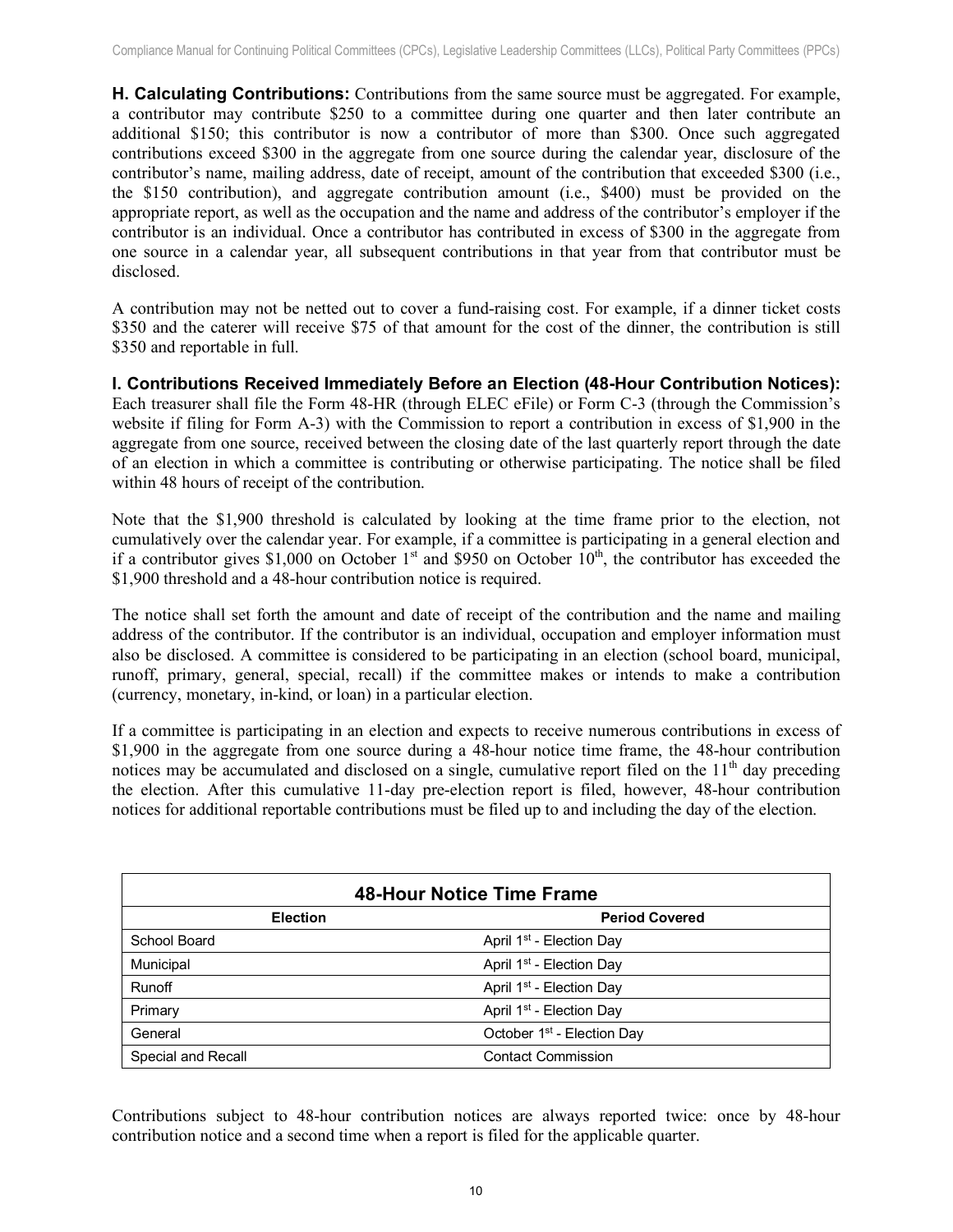<span id="page-11-0"></span>**J. In-Kind Contributions:** An in-kind contribution is a non-monetary contribution that consists of goods or services. For example, someone may pay for food and beverages for a committee fundraiser. The committee that benefits from the in-kind contribution of food and beverages must report the receipt of an in-kind contribution in an amount equal to the fair market value of the cost of the food and beverages. However, voluntary, unpaid personal services are not reportable contributions.

A contribution in the form of paid personal services is required to be reported in an amount equal to the amount of salary, compensation, or consideration for the services paid by the contributor to the individual performing the services. Paid personal services means personal, clerical, administrative, or professional services, which are not paid for by the committee benefiting from the services. Upon receipt of a contribution in the form of paid personal services, the treasurer shall obtain a written statement from the person contributing the paid personal services, setting forth the amount of compensation paid by the contributor to the individual performing the services. For additional information concerning contributions of paid personal services, consult the regulations at N.J.A.C. 19:25-10.4 and 10.5.

<span id="page-11-1"></span>**K. Currency Contributions:** Contributions of currency up to and including \$200 per calendar year are permitted only if the contributor submits with the contribution a form signed by the contributor giving the name and address of the contributor, the date of the contribution, the amount and, if the contributor is an individual, the individual's occupation and the full name and mailing address of his or her employer. Currency contributions in excess of \$200 in the aggregate annually from any one contributor are prohibited.

All currency contributions, regardless of amount, are reportable in detail. For committees filing the Form A-3, the currency contributions are reportable on the Form C-3.

<span id="page-11-2"></span>**L. Contributions by Check or Other Negotiable Instrument:** Contributions greater than \$200 must be made by check or other negotiable instrument. When a contribution is received by check, the contributor must be identified as follows:

- 1. The individual signing the check is the contributor when a check is drawn on a **single or joint account** which that individual owns. If, on a joint account, both owners of the account sign the check and no other written instructions accompany the check, the amount of the check is attributed half to each person signing the check. If written instructions signed by each of the joint account owners specify a different allocation of the funds, the specified allocation applies. For example, assume a committee receives a check drawn on the account of "John and Mary Smith" in the amount of \$1,200 and John Smith signs the check. The committee must report the receipt of a \$1,200 contribution from John Smith. If, in the same example, both John and Mary Smith sign the check, the committee must report receiving a \$600 contribution from John Smith and a \$600 contribution from Mary Smith. Again, in the same example, if both John and Mary Smith sign the check, and accompany the check with written instructions, signed by both, indicating that \$500 should be allocated to John Smith and \$700 to Mary Smith, the committee will report a \$500 contribution from John Smith and a \$700 contribution from Mary Smith. Note: Occupation and employer information is required for both John and Mary Smith in this case.
- 2. If the check is signed by an authorized representative of a **corporation, labor organization, group, or association**, the contributor is the corporation, labor organization, group, or association. The person signing the check (i.e., the bookkeeper or the accountant) is **not** the contributor. Similarly, if a check is received from a candidate committee, joint candidates committee, political party committee, continuing political committee, legislative leadership committee, or political committee, the contributor is the respective committee and **not** the treasurer who signed the check.
- 3. If the check is drawn on an account of an individual, but signed by the individual's **trustee or guardian**, the contributor is the individual **not** the trustee or guardian.
- 4. If the check is drawn on an account of a sole proprietor that is an **unincorporated business**, the contributor is the individual who is the sole proprietor and the sole proprietor's signature must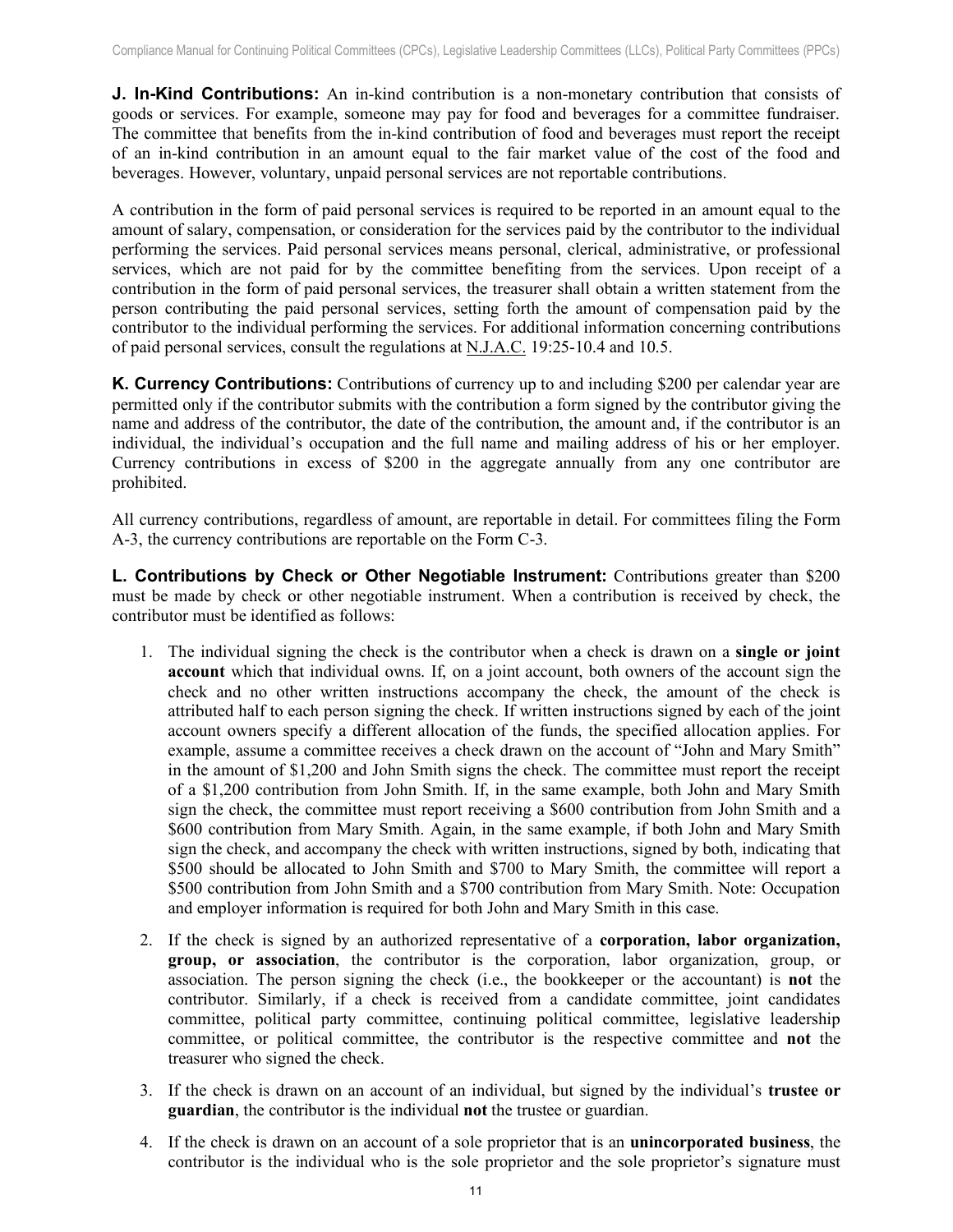appear on the check or on some other supporting written document. A sole proprietorship cannot be a contributor.

5. If the check is drawn on an account of a **partnership** or of a **limited liability company**, consult the section of this Manual on "Contributions from Partnerships, Limited Liability Partnerships, and Limited Liability Companies" for detailed guidance.

<span id="page-12-0"></span>**M. Contributions by Electronic Transfer of Funds:** A committee may receive a contribution made by means of an electronic transfer of funds, including a credit card, provided that:

- 1. The date of receipt of the contribution is the date on which the account owner or credit card owner gives authorization that the contribution can be charged to the owner's account or credit card;
- 2. The amount of the contribution is the total amount that the account owner or credit card owner authorizes to be charged to the account;
- 3. The account used to make the contribution must be owned by the individual contributor or other entity making the contribution; and,
- 4. The organizational treasurer must make and maintain all required records (see section of this Manual on "Record Keeping").

A committee should follow detailed instructions set forth in Advisory Opinions 04-2001, 02-2006 and 01- 2020 and be mindful that certain conditions must be met in order to comply with existing contribution and reporting requirements.

Note that any fees imposed on the committee arising out of contributions by electronic transfer of funds or credit card must be reported as expenditures to the financial institution assessing the fees. Contributions received by an electronic transfer of funds or credit card must be deposited within ten days of receipt directly into an organizational depository.

<span id="page-12-1"></span>**N. Contributions from an Estate:** A contribution drawn on an account of an estate is attributable to the decedent, and the contribution limit applicable to an individual must be used. In order for the contribution to be accepted, the contribution check must be drawn on an account of an estate that has been admitted to probate, and the will of the decedent must provide a specific bequest authorizing the contribution to the recipient committee.

<span id="page-12-2"></span>**O. Contributions from Minors:** A minor is any person under the age of 18 years. A contribution by a minor is attributed to the legal guardian(s) of the minor unless:

- 1. The minor is 14 years of age or older; and,
- 2. The contribution is made from funds comprised of the minor's earned income; and,
- 3. Sworn statements are submitted with the contribution which state that the decision to contribute was solely that of the minor and that the funds used to make the contribution were comprised solely of the minor's earned income.

<span id="page-12-3"></span>**P. Contributions from Partnerships, Limited Liability Partnerships, and Limited Liability Companies: A partnership, a limited liability partnership (LLP), or a limited liability company (LLC) may not make contributions as an entity**. A contribution drawn on the account of a partnership, limited liability partnership, or limited liability company must be signed by a partner(s) or member(s) and is a contribution from the partner or member who has signed the check or written instrument. In the case of a currency contribution, the partner or member who makes the contribution will be considered to be the contributor.

If it is the intent of the contributor that any portion of the contribution drawn on the account of a partnership, limited liability partnership, or a limited liability company is to be attributed to a partner or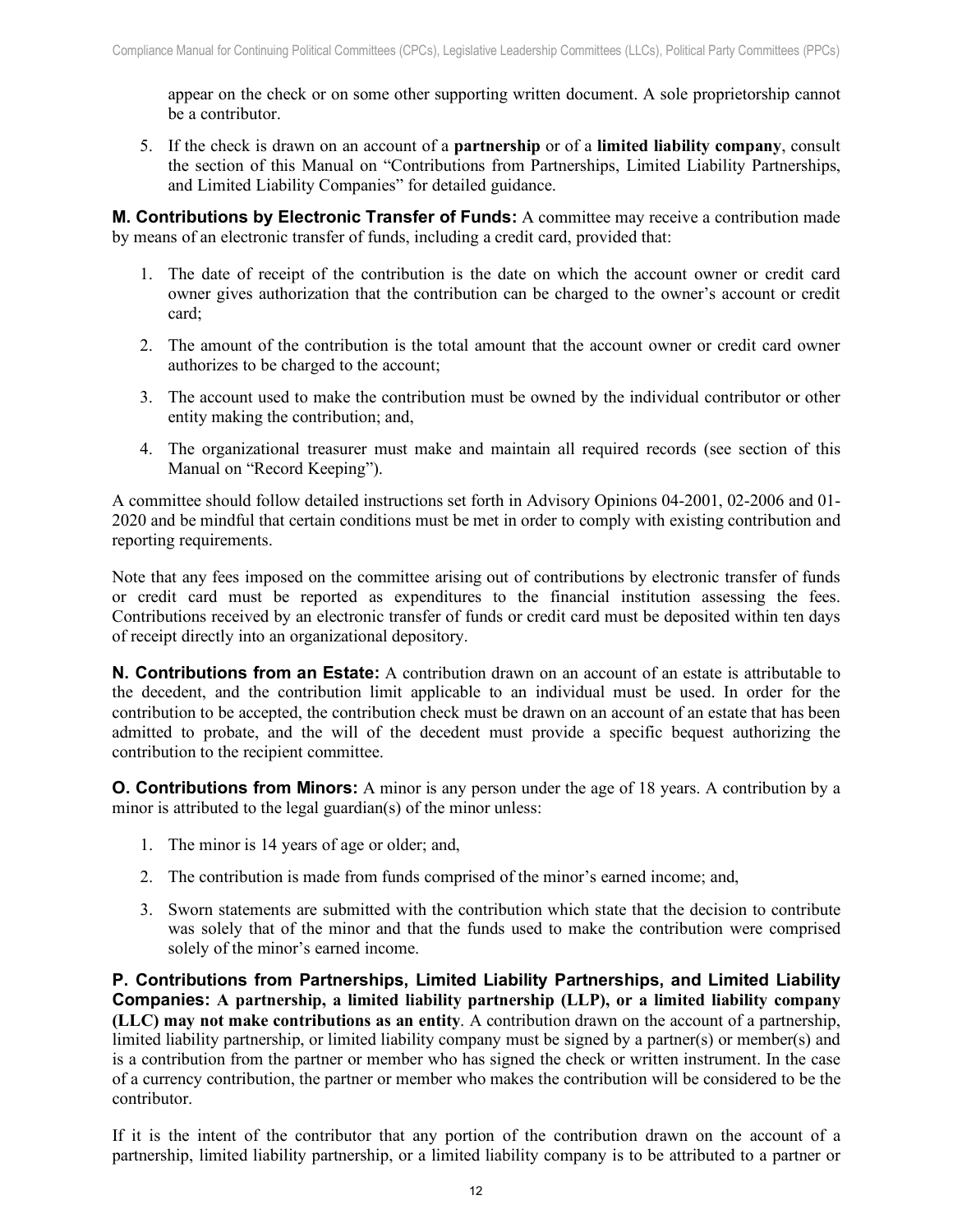individual who did not sign the check or written instrument, the following written information must be received and maintained by the treasurer:

- 1. Written instructions concerning the allocation of the contribution amount to a contributing partner, or among contributing partners; and
- 2. A signed acknowledgement of the contribution from each contributing partner who has not signed the contribution check or written instrument; and
- 3. Contributor information for each contributing partner (see the "Record Keeping" section in this Manual).

Note that if a partnership or limited liability company establishes and controls its own continuing political committee, the requirement to obtain a signed acknowledgement from each contributing partner or member is satisfied if the check from the partnership or limited liability company is accompanied by a list of names of all contributing partners or members, and a certification identifying any partner or member whose contributions to the continuing political committee exceed \$300 in the aggregate.

<span id="page-13-0"></span>**Q. Contributions from Affiliated Corporations, Associations, or Labor Organizations:** If a committee receives a contribution from a corporation, association, or labor organization, the committee must aggregate the amount of that contribution with any other contribution received from the subsidiary, affiliate, branch, division, department, or local unit of that corporation, association, or labor organization. For more information on contributions received from affiliated corporations, associations, or labor organizations, consult the regulations at N.J.A.C. 19:25-11.9.

<span id="page-13-1"></span>**R. Contributions from Federal and Out-of-State Candidates and Committees:** If a contribution is received by a committee from an organization or entity that is filing campaign finance reports with the Federal Election Commission or in another state (and not filing reports with the Commission), the contribution limit is the same as the limit for an association or group. Similarly, if a contribution is received from a candidate committee of a candidate for Federal elected office, or for elected office in another state, the contribution limit is the same as the limit for an association or group. A contribution received from the personal funds of an individual who is a candidate for Federal elected office, or a candidate for elected office in another state, is treated as a contribution from an individual.

<span id="page-13-2"></span>**S. Loans:** A loan received by a committee or treasurer is a contribution by the lender until repaid and must be reported as a contribution and as an outstanding obligation from the lender. A loan is reported as a contribution at the time it is received and must be reported as an outstanding obligation for as long as it remains unpaid. Since a loan is a contribution, it is subject to contribution limits.

However, a commercial banking or lending institution is not the lender when the loan is guaranteed by a third-party person or entity and the loan is made in the ordinary course of business of the bank or lending institution. The guarantor of the loan is the contributor.

When a loan exceeds \$300 in the aggregate from one source during a calendar year, or if the loan is received in currency in any amount, the loan must be disclosed in detail.

The name and address of the lender must be disclosed. If the lender is an individual, his or her occupation and the name and mailing address of his or her employer must also be disclosed.

If there is a guarantor to the loan, the guarantor must be reported, and the contribution limit applies. A guarantor can guarantee an amount that when added to any other amount contributed by the guarantor does not exceed the contribution limit. The guarantor's name and address shall be provided on the report filed with the Commission. If the guarantor is an individual, his or her occupation and the name and address of his or her employer shall also be provided.

It is prohibited to induce another to make a contribution by making a loan, or advance of money, or any thing of value, expressly for that purpose.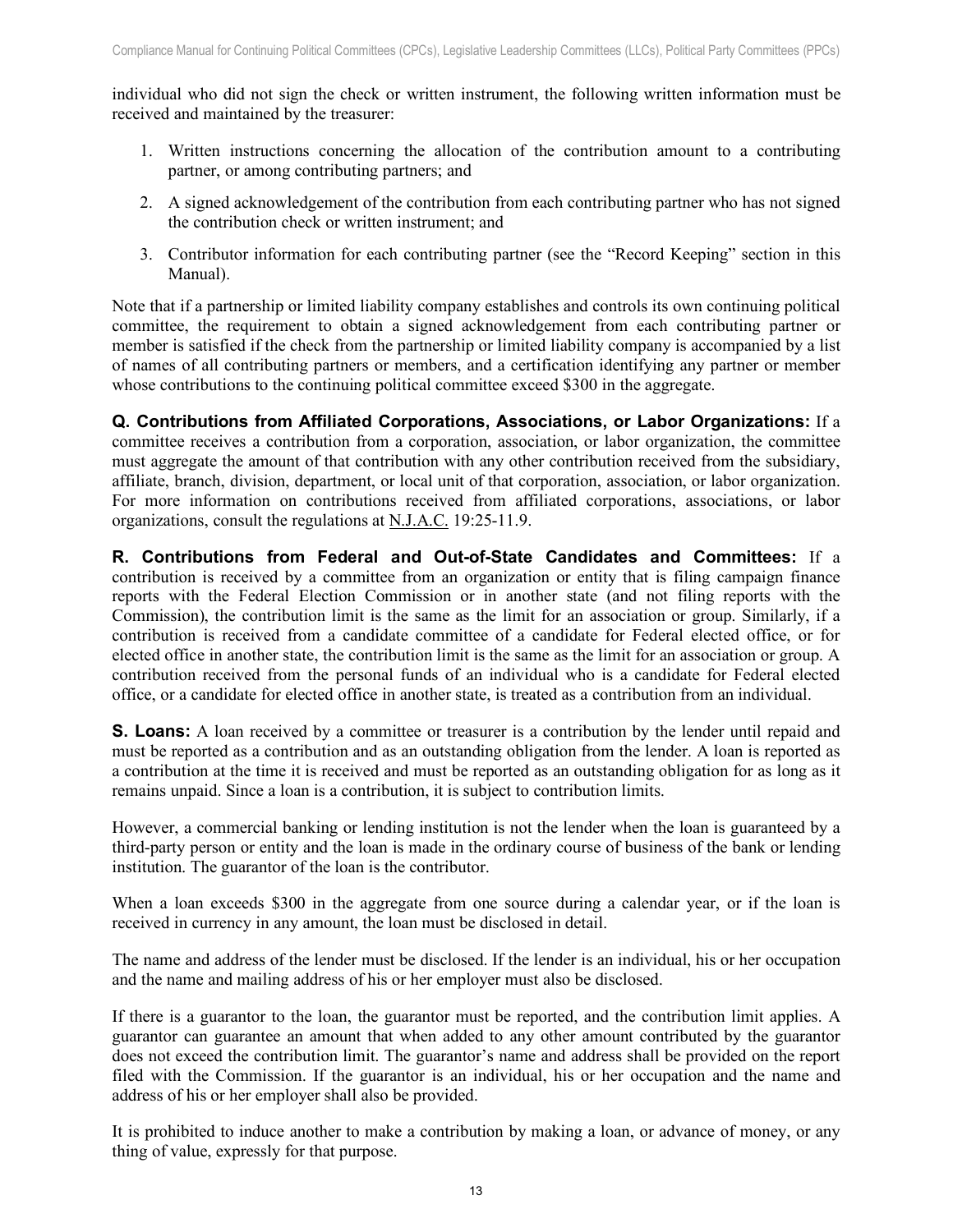An obligation by a contributor to pay for goods or services, that is expected to be reimbursed by the committee, is reported as a contribution (subject to the contribution limits) and as an outstanding obligation of the committee.

<span id="page-14-0"></span>**T. Anonymous Contributions and Contributions Made in the Name of Another:** Anonymous contributions are not permitted to be made by the contributor or accepted by the treasurer. A group contribution (a contribution made collectively by persons who are members of a contributing group) is not considered to be an anonymous contribution by any individual member of the group.

Similarly, contributions made in the name of another, or in a fictitious name, are not permitted to be made or accepted. A person is not permitted to contribute funds or property that does not actually belong to him or her or to contribute funds that were furnished to him or her by any other person or group for the purpose of making a contribution.

A contribution is not anonymous if the identity of the contributor was known to the treasurer at the time the contribution was received, but unknown at a later time due to the loss or destruction of records. Note that the failure to keep proper records is a violation of the Act for which penalties may be imposed.

Any anonymous contribution received by a treasurer shall not be used or expended but shall be returned to the contributor if his or her identity is known. If no contributor is found, the contribution shall escheat to the State. This procedure may be accomplished by depositing the funds in the depository, drawing a check payable to "Treasurer, State of New Jersey," and forwarding the check to the Commission.

<span id="page-14-1"></span>**U. Prohibited Contributors:** Banks, insurance corporations, public utilities, cable television corporations, as well as certain casino interests are prohibited from making contributions under statutes that are not part of the Act. These prohibited contributors are therefore not under the jurisdiction of the Commission (see N.J.S.A. 19:34-32, 19:34-35 and 5:12-138).

Also, federal law prohibits foreign nationals from making contributions or expenditures in connection with any U.S. election (federal, state or local) either directly or through another person. This prohibition applies to foreign-owned corporations and associations, as well as to foreign governments, political parties, and certain individuals and partnerships. For further information, contact the Federal Election Commission at (800) 424-9530. The website of the Federal Election Commission is linked to the Commission's website at: *www.elec.nj.gov*.

No corporation or labor organization shall provide to any of its officers, directors, attorneys, agents, or other employees any additional increment of salary, bonus, or monetary remuneration which is intended by the corporation or labor organization to be used for the express purpose of paying or making a contribution (see N.J.S.A. 19:44A-20.1).

<span id="page-14-2"></span>**V. Restrictions on Contributions by Certain Businesses:** Contributions by certain business entities that have or are seeking New Jersey government contracts, a practice known as "Pay-to-Play," are subject to restrictions. A contribution made prior to the award of a contract may disqualify a business entity from receiving a contract and making a reportable contribution during the term of a contract is prohibited. These restrictions apply to contracts at the State, Legislative, county, and municipal levels of government. In general, regulation of these contributions is a matter of government procurement law; therefore, for additional information, visit the Department of the Treasury's website at *www.nj.gov/treasury/* or the pertinent Legislative, county or municipal government entity for contract information. Contact the Commission at (609) 292-8700 or toll free within New Jersey at 1 (888) 313- ELEC for information concerning the reporting of a contribution.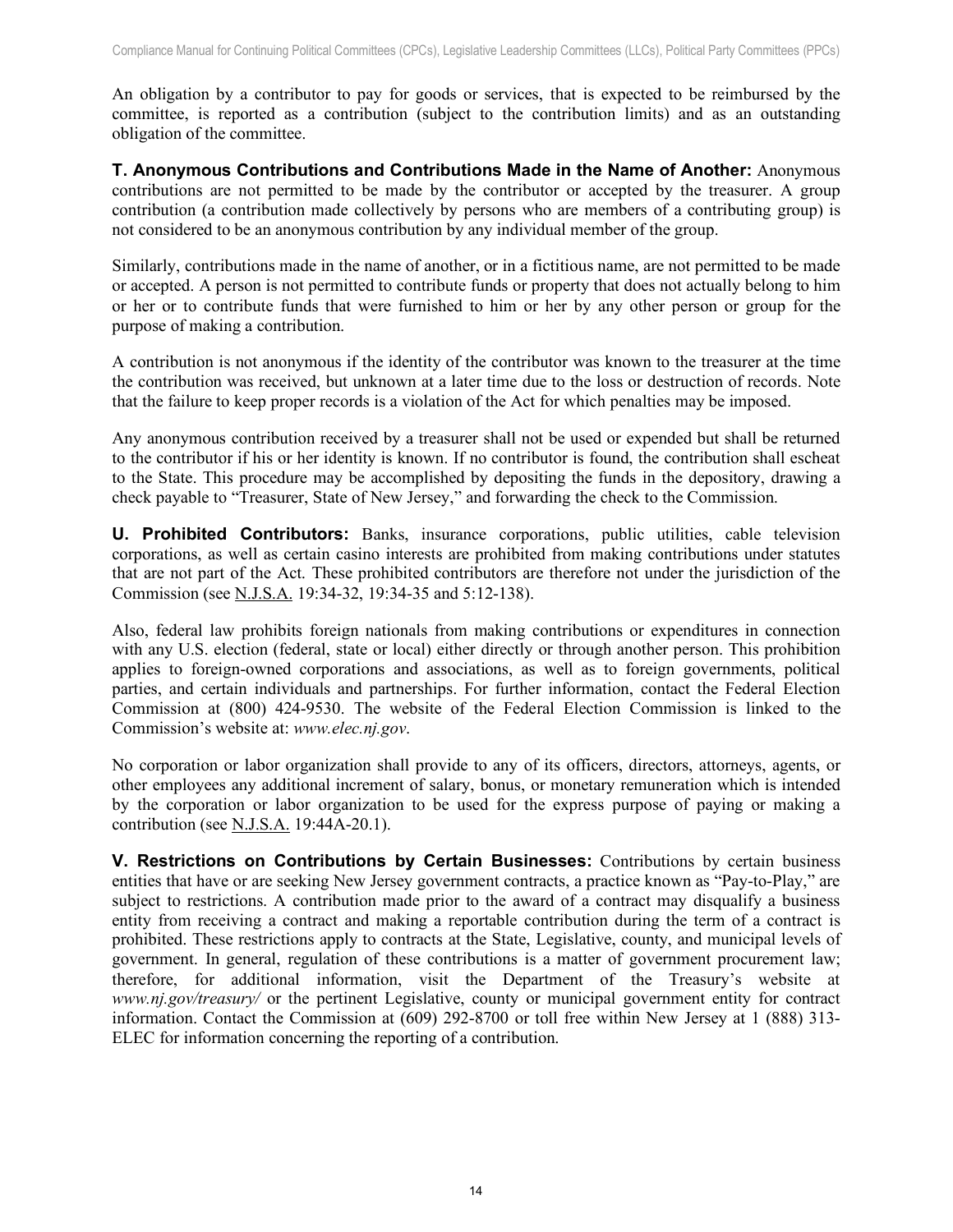Also, certain business entities must comply with a "Pay-to Play" disclosure law. This law requires that prior to entering into a contract that is not publicly advertised with a government entity of more than \$17,500, a business entity must disclose to that government entity certain contributions made during the past year. Further, business entities that have received \$50,000 or more in a calendar year through government contracts must file with the Commission an annual disclosure form on March  $30<sup>th</sup>$  to report information for the previous calendar year. For additional information, contact the Special Programs staff of the Commission.

<span id="page-15-0"></span>**W. Record Keeping – Contributions:** The treasurer shall make and maintain a written record of all funds and contributions, including non-monetary contributions, by recording the name and address of each contributor, the amount of the contribution, the date the contribution was received regardless of the amount of the contribution, and the name of the account on which a contribution check is drawn. If a contributor is an individual, the treasurer shall keep a record of the individual's occupation, and the name and mailing address of the individual's employer. If a contribution check is received from a partnership entity or from a limited liability entity, the following written information must be received and maintained by the committee: written instructions concerning the allocation of the contribution amount to a contributing partner(s) or member(s); a signed acknowledgment of the contribution from each contributing partner or member who has not signed the contribution check or other written instrument; and, contributor information for each contributing partner or member.

All records required to be made shall be maintained for at least four (4) years after the date of the report to which they are relevant, or a period of four (4) years after the transaction to which they relate occurred, whichever is longer.

# <span id="page-15-1"></span>**Section 3 – Expenditures**

<span id="page-15-2"></span>**A. Defined:** Expenditures include both actual disbursements paid, and outstanding obligations incurred but not yet paid. Also included in the term "expenditure" is every transfer of money or other thing of value, any pledge, commitment, or the assumption of liability to transfer money or other thing of value. All expenditures must be made through the treasurer from the committee's depository, except petty cash fund expenditures.

<span id="page-15-3"></span>**B. Unlimited Expenditures:** There are no monetary limitations on the total amount of expenditures made by a committee.

<span id="page-15-5"></span><span id="page-15-4"></span>**C. Expenditure Reporting:** Committees filing the detailed report, Form R-3, must disclose all expenditures, including "street money," regardless of the amount of the expenditure. Information required to be disclosed includes the date the expenditure was made or incurred; the full name and address of the payee; the purpose of the expenditure; the amount of the expenditure incurred and/or disbursed; and, the check number, if applicable. When reporting the purpose of the expenditure, a description of the specific election-related purpose must be provided (i.e., "newspaper advertising," "postage," "printing of campaign fliers," "rent," "telephone expense," etc.). Generic, non-informative descriptions such as "operations," "petty cash," "expenses," or "reimbursement" are not permitted.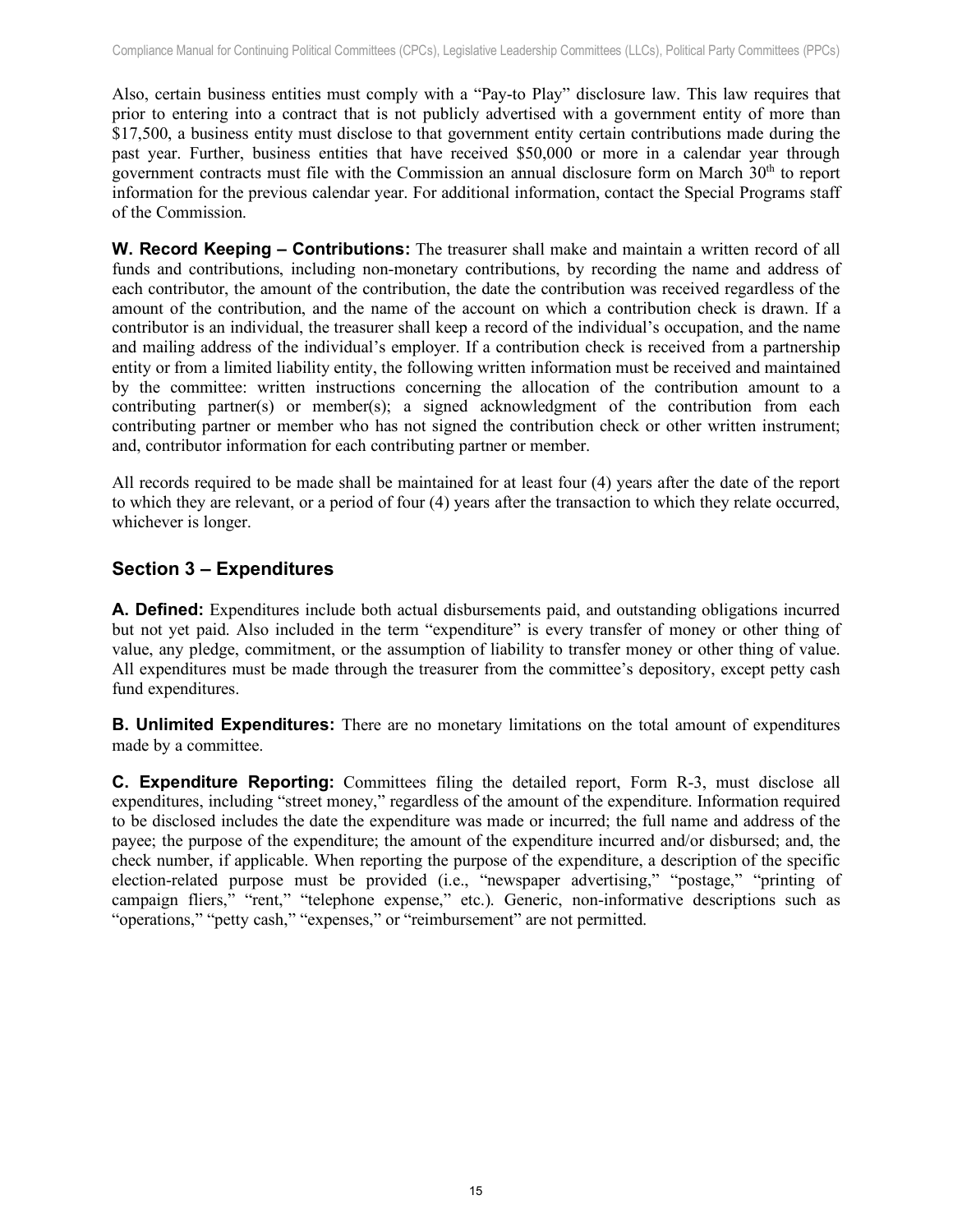**D. Expenditures Made Immediately Before the Primary and General Elections (48-Hour Expenditure Notices):** Expenditures of money or other things of value in excess of \$1,900 in the aggregate made, incurred, or authorized in an election by a committee to support or defeat a candidate, or to aid the passage or defeat of a public question, must be reported, in writing, within 48 hours. The relevant time frame for this type of expenditure reporting is April  $1<sup>st</sup>$  up to and including the date of the primary election, and October 1<sup>st</sup> up to and including the date of the general election. The Form 48-HR (if utilizing ELEC eFile) or the Form E-3 (if filing short forms through the Commission's website) is designed for 48-hour expenditure reporting. The treasurer is required to electronically file and certify the report.

If a committee expects to make numerous expenditures in excess of \$1,900 prior to an election, the 48 hour expenditure notices may be accumulated and disclosed on one report filed on the  $11<sup>th</sup>$  day preceding the election. After this cumulative 11-day pre-election report is filed, however, 48-hour expenditure notices for additional reportable expenditures must be filed up to and including the day of the election.

Expenditures subject to 48-hour notices are always reported twice: once by 48-hour notice and a second time when the report is filed for the applicable quarter.

<span id="page-16-0"></span>**E. Political Identification Statements:** All committees are required to label all political communications with a political identification statement ("paid for by" language).

The term political communication includes a press release, pamphlet, flyer, form letter, sign, billboard, paid advertisement printed in any newspaper or other publication or broadcast on radio or television, or telephone call featuring a recorded message, or delivered or accessed by electronic means, including, but not limited to, the Internet, or any other form of advertising directed to the electorate.

The following items are exempt from the labeling requirement:

- 1. A bona fide news item or editorial contained in any publication of bona fide general circulation;
- 2. Small, tangible items of de minimis value commonly used in election campaigns to convey a political message, including, but not limited to, buttons, combs, and nail files; and,
- 3. Advertising space costing no more than \$50 in a political program book distributed at a fundraising event, provided that the payment for the advertising space is subject to reporting under the Act.

The "paid for by" language must contain the name and business address of the committee and clearly state that the committee financed or "paid for" the communication. Note that the name and address information of a committee must be the same information that appears on the Form D-3, D-4, or D-5, whichever is applicable, filed by the committee. The requirement to label all communications applies to committees filing the Form A-3 or the Form R-3 and also applies to communications that are in-kind contributions.

The following are examples of political identification statements:

<span id="page-16-1"></span>"PAID FOR BY THE ANYTOWN REPUBLICANS, 123 MAIN STREET, ANYTOWN, NJ" "PAID FOR BY THE ABC PAC, 1234 MAIN STREET, ANYTOWN, NJ."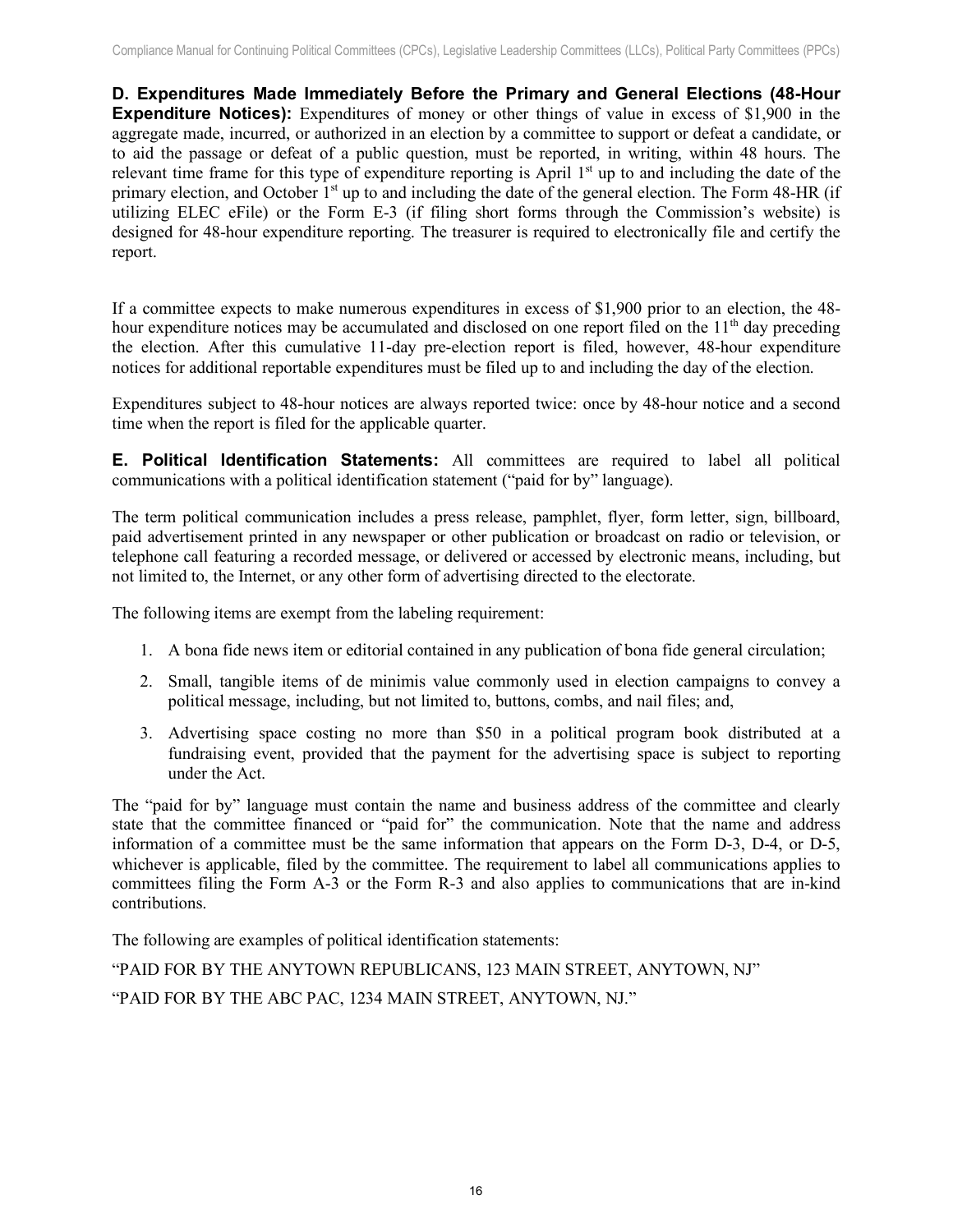**F. Expenditures Made by a Committee on Behalf of a Candidate:** Coordinated spending on behalf of a candidate or joint candidates committee by a committee is an in-kind contribution to the candidate and an expenditure by the committee. The committee making the coordinated expenditure has the duty to provide, within 48 hours of making or authorizing the expenditure, written notice to the recipient candidate or joint candidates committee containing:

- 1. The name and address of the payee,
- 2. The amount of the expenditure,
- 3. The date the expenditure was made or authorized, and
- 4. The purpose of the expenditure.

<span id="page-17-0"></span>**G. Independent Expenditures:** An expenditure by a committee to support or defeat a candidate, made without the cooperation or prior consent of, or in consultation with or at the request or suggestion of, a candidate or any person or committee acting on behalf of a candidate is an independent expenditure. An expenditure for a communication to aid the passage or defeat of a public question, which expenditure is made without consultation with, or at the suggestion of, any person or committee supporting or opposing a public question, is also an independent expenditure.

<span id="page-17-1"></span>**H. Street Money:** Expenditures made to individuals to aid or promote a candidate or committee in an election, or the passage or defeat of a public question, or to promote or encourage the participation of voters in an election are commonly referred to as street money.

All street money expenditures must be paid by check drawn on the designated depository of the committee making the payment, regardless of the amount paid, and the check must be made payable to the recipient. Payment of street money **may not** be made in currency.

Street money must be paid by check to the individual who actually performs the services. In the event that a continuing political committee, legislative leadership committee, or political party committee makes payment to a vendor, group, association, or other entity, for the purpose of making street money disbursements, the continuing political committee, legislative leadership committee, or political party committee retains responsibility for reporting the identity of each individual who receives any street money payment from the vendor, group, or association. The payment to the vendor, group, association, or other entity must be made by check.

Every street money expenditure must be reported as follows:

- 1. The date the expenditure was made;
- 2. The check number;
- 3. The name and address of the recipient individual (payee) who is performing the services; and, the name and address of the vendor, group, association, or other entity which further distributes street money to other individuals. If a vendor, group, association, or other entity further distributes street money to other individuals, the vendor, group, association, or other entity must make all payments by check and the name and address of every individual receiving street money, the date street money was received, and the amount of street money are required to be reported by the reporting entity that provided the street money funds;
- 4. The purpose of the expenditure, including an itemization of the specific services provided by the recipient individual (payee); and,
- <span id="page-17-2"></span>5. The amount of the expenditure.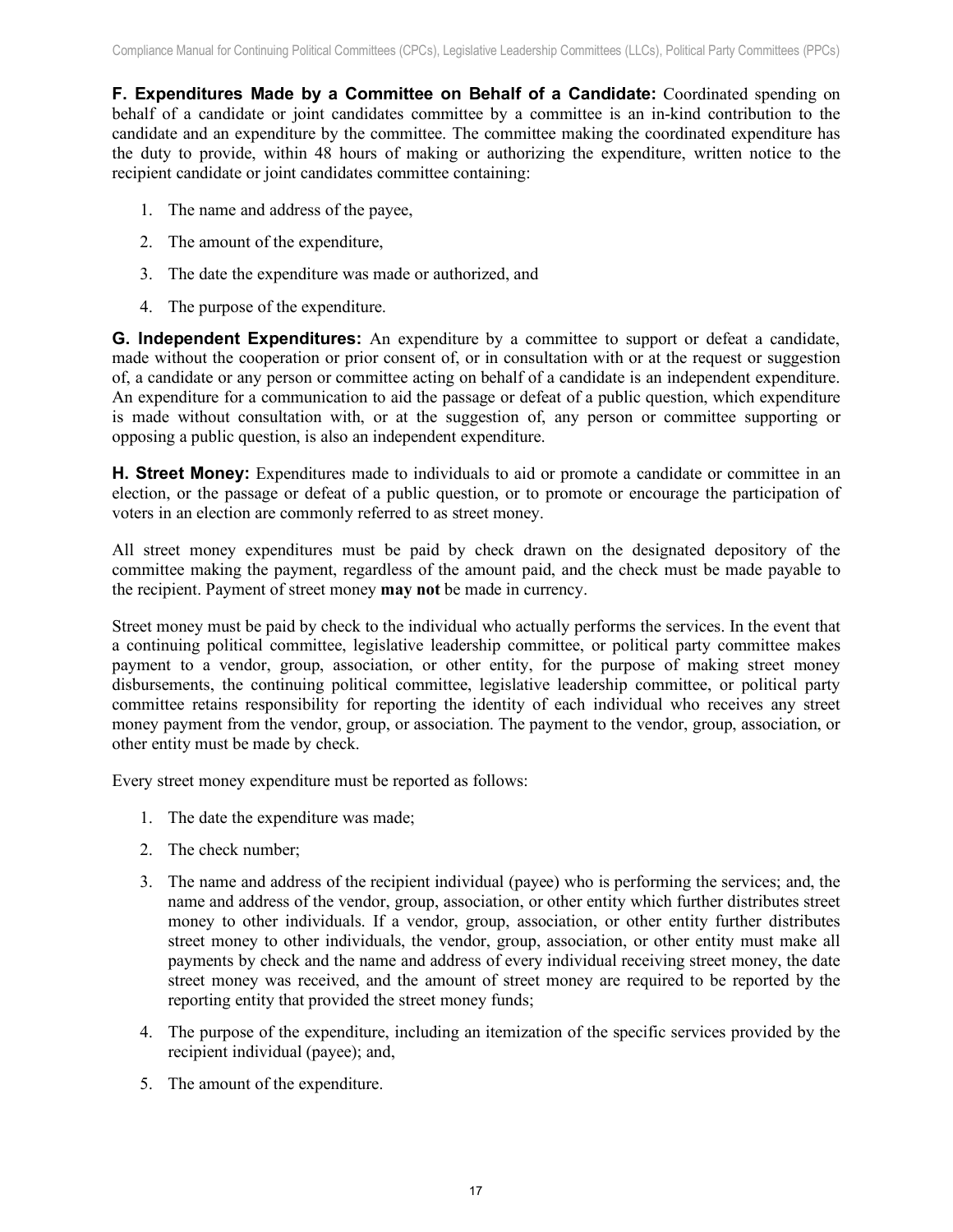**I. Petty Cash Fund:** In general, all expenditures must be made from the organizational depository. However, an expenditure to establish a petty cash fund may be made if it does not exceed \$100 for the purpose of occasional and incidental expenses. Also, an expenditure of \$100 or less may be made to reimburse a committee worker who has personally incurred occasional and incidental expenses on behalf of the committee.

<span id="page-18-0"></span>**J. Expenditures Made by Debit Card:** A debit card that is owned by, and issued in the name of, a committee may be used to make an expenditure provided that the debit card draws against funds in the organizational depository. A debit card expenditure transaction is reported by providing the following information:

- 1. The name and address of the vendor from whom the purchase was made;
- 2. The date of the purchase;
- 3. A description of the purpose of the purchase, including a specific itemization of the goods or services acquired;
- 4. The amount of the purchase; and,
- 5. The use of the term "debit card" on reports filed with the Commission in place of a check number for the transaction.

<span id="page-18-1"></span>**K. Credit Card Transactions:** Whenever goods or services are purchased with the use of a credit card that is owned by and issued in the name of the committee, the treasurer shall make and maintain a record, and disclose on reports, the following information:

- 1. The name and address of the lending institution that issued the credit card account;
- 2. The check number, payment date, and amount of the expenditure paid to the issuer of the credit card; and,
- 3. For each purchase itemized on the statement issued for the credit card account, the name and address of the vendor, the date and amount of the purchase, and a description of the purpose of the purchase, including a specific itemization of the goods or services acquired. When describing the purpose of an expenditure, descriptions such as "expenses," "reimbursement," or "operations" are not adequate. Examples of satisfactory descriptions include "newspaper advertising," "telephone expense," and "printing of brochures."

Note that if a credit card expenditure is made on behalf of a committee and the credit card account is **not established in the name of the reporting committee**, the cardholder is deemed to have made an in-kind contribution to the committee. If reimbursement is made, the amount can be adjusted as a refund to the contribution. Under these circumstances, all of the above information is required to be reported, along with the exact name or title of the cardholder; purpose and description; date, and amount.

<span id="page-18-2"></span>**L. Record Keeping – Expenditures:** The treasurer shall make and maintain a record of all funds expended, including the name and address of the recipient, the amount and date of the expenditure, and the purpose of the expenditure. The treasurer shall include as part of the record of each expenditure a receipt, invoice, bill, or other documentation for each expenditure made from the organizational or additional depository.

All records required to be made, shall be maintained for at least four (4) years after the date of the report to which they are relevant, or a period of four (4) years after the transaction to which they relate occurred, whichever is longer.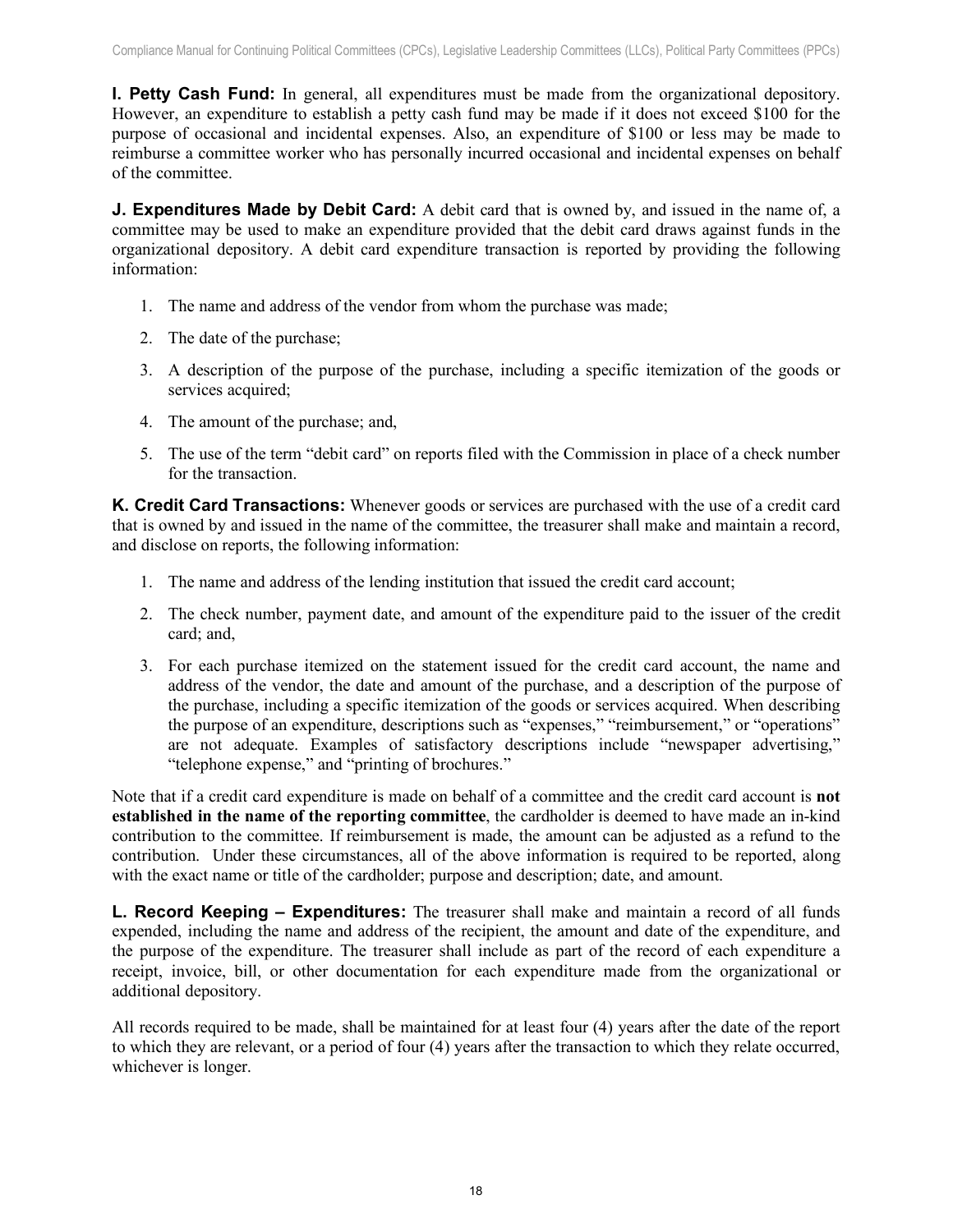# <span id="page-19-0"></span>**Section 4 – Filing Information**

<span id="page-19-1"></span>**A. Electronic Filing:** For information regarding electronic filing, visit the Commission's website at *www.elec.nj.gov* . Electronic filing of short forms is available directly on ELEC's website and Form R-3 is filed electronically using the Commission's web-based filing application. Before you plan to file electronically, a registration application must be completed. After completion of the registration application, a Registration Number and Personal Identification Number (PIN) will be provided to the applicant and will be used in place of the signature. **Note: Each person required to sign reports will need to obtain their own registration and PIN numbers.**

<span id="page-19-2"></span>**B. Reports:** A CPC, LLC, and PPC must file either Form A-3 or Form R-3. The Form A-3 is applicable to any committee that expects to expend \$7,200 or less during the upcoming calendar year, including a committee spending no money at all. The Form A-3 is due on January  $15<sup>th</sup>$  of the year in which the threshold of \$7,200 or less is applicable. The Form R-3 is applicable to any committee that expends in excess of \$7,200 during a calendar year. The Form R-3 is filed quarterly, as follows:

| <b>Filing Date</b> | <b>Financial Activity Included</b> |
|--------------------|------------------------------------|
| April 15           | January 1 to March 31              |
| July 15            | April 1 to June 30                 |
| October 15         | July 1 to September 30             |
| January 15         | October 1 to December 31           |

If any of the above dates fall on a weekend or holiday, the next business day becomes the due date. If a committee files the Form A-3 and total expenditures later exceed the \$7,200 threshold, the treasurer shall file the Form R-3 on the date relevant to the calendar quarter in which the \$7,200 was exceeded. The initial Form R-3 shall include all activity from the beginning of the calendar year. The treasurer shall continue to file quarterly reports for the remainder of the calendar year.

**In addition** to filing either the Form A-3 or Form R-3, there may be other reports required of a committee. Please consult the section of this Manual pertinent to your committee type to review **all** of the reports that may be required of your committee.

Note that committees may also have filing requirements (outside the Commission's jurisdiction) with the Internal Revenue Service or with the Federal Election Commission. To obtain additional information regarding these requirements, contact these agencies directly. A direct link to the website of the Internal Revenue Service and the website of the Federal Election Commission is provided on the Commission's website for your convenience.

# <span id="page-19-3"></span>**C. Filing on Time:**

Completed reports must be filed by 5:00 p.m. on the filing date.

<span id="page-19-4"></span>**D. Preparation of Electronic Reports:** Electronic filing is **mandatory** for all committees. The report must be filed by 5:00 p.m. Short form filers can file required forms or reports directly on ELEC's website. Form R-3 must be filed electronically using the Commission's web-based filing application.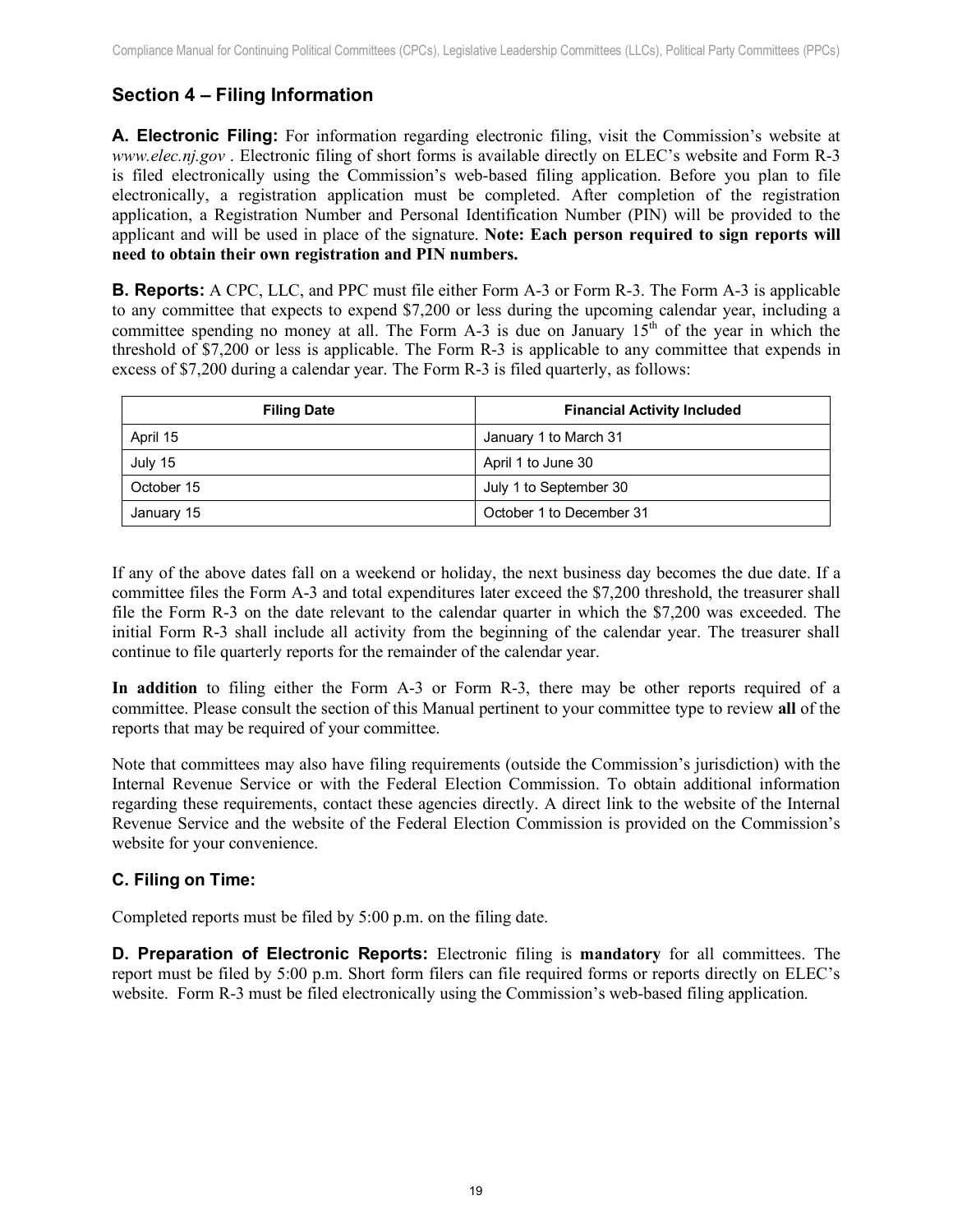<span id="page-20-0"></span>**E. Elec Address:** Using the correct address is important because using the walk-in address for mailing purposes will result in substantial delay.

- **For Regular, U.S. Mail:** NJ Election Law Enforcement Commission P.O. Box 185, Trenton, NJ 08625-0185
- **For a Commercial Delivery Service (FedEx, UPS, etc.) or Walk-in:**  NJ Election Law Enforcement Commission 25 South Stockton Street,  $5<sup>th</sup>$  Floor, Trenton, NJ 08608. Telephone: (609) 292-8700 or 1 (888) 313-ELEC (3532)-Toll Free Within NJ.

#### <span id="page-20-1"></span>**F. Availability of Forms and Instructions:**

Visit the Commission's website to obtain forms, filing dates, compliance manuals, information regarding electronic filing, advisory opinions, an unofficial text of the Commission's regulations, and other important information. The website address is: *www.elec.nj.gov*

<span id="page-20-2"></span>**G. Public Inspection of Documents:** Any person may, upon completion of the "Open Public Records Act" form, request to receive or examine a photocopy of a public document filed with the Commission. A photocopier is available for use by the public in the Commission's public records room. The first 50 pages of photocopying in the public room are provided free of charge. Thereafter, a reasonable fee for photocopying will be charged for photocopies or computer-generated data and is payable in advance of receipt of the documents.

Beginning in May of 1999, the Commission began to disclose reports on its website. Accordingly, most campaign and committee reports filed from May of 1999 to the present will be available for viewing by visiting the Commission's website (*www.elec.nj.gov*). If you do not have access to the Internet, the Commission maintains several Internet-ready stations in its public records room. The public records room is open from 9:15 a.m. to 4:45 p.m., Monday through Friday. There is no charge to use the Internet stations. Up to 50 pages may be printed from the Commission's website free of charge; thereafter, there is a graduated fee scale for each page printed.

Note that the Commission maintains a database of contributors that can be easily searched. Simply key in the name of an individual, business, or political entity, and a list of all contributions made by the donor will appear. This database covers certain time periods and elections. Check the website for further information.

<span id="page-20-3"></span>**H. Enforcement:** Each reporting transaction (i.e., receipt of a contribution, making of an expenditure, or the occurrence of any other event which is subject to reporting requirements) that is not reported in the manner, or not filed on the date established for reporting or filing, constitutes an offense pursuant to the Act and subject to the penalties provided at N.J.S.A. 19:44A-22. Similarly, each record keeping transaction (i.e., receipt of a contribution, making of an expenditure, or the occurrence of any other event which is subject to record keeping requirements) that is not made or maintained in the manner required for record keeping constitutes an offense pursuant to the Act and subject to the penalties provided at N.J.S.A. 19:44A-22. Also, contribution limit, political identification, public financing, and other requirements of the Act must be observed, and violations of those requirements are subject to penalties pursuant to N.J.S.A. 19:44A-22 and other civil penalty provisions in the Act. The Commission is empowered to conduct investigations, subpoena records and testimony of individuals, hold hearings, and impose monetary fines for each offense. Criminal penalties for certain willful violations are also specified in the Act.

# <span id="page-20-4"></span>**Section 5 – Continuing Political Committee (CPC) Information**

A continuing political committee (CPC) is a group of two or more persons that expects to contribute at least \$7,200 per year on an ongoing basis toward the success or defeat of candidate(s) or public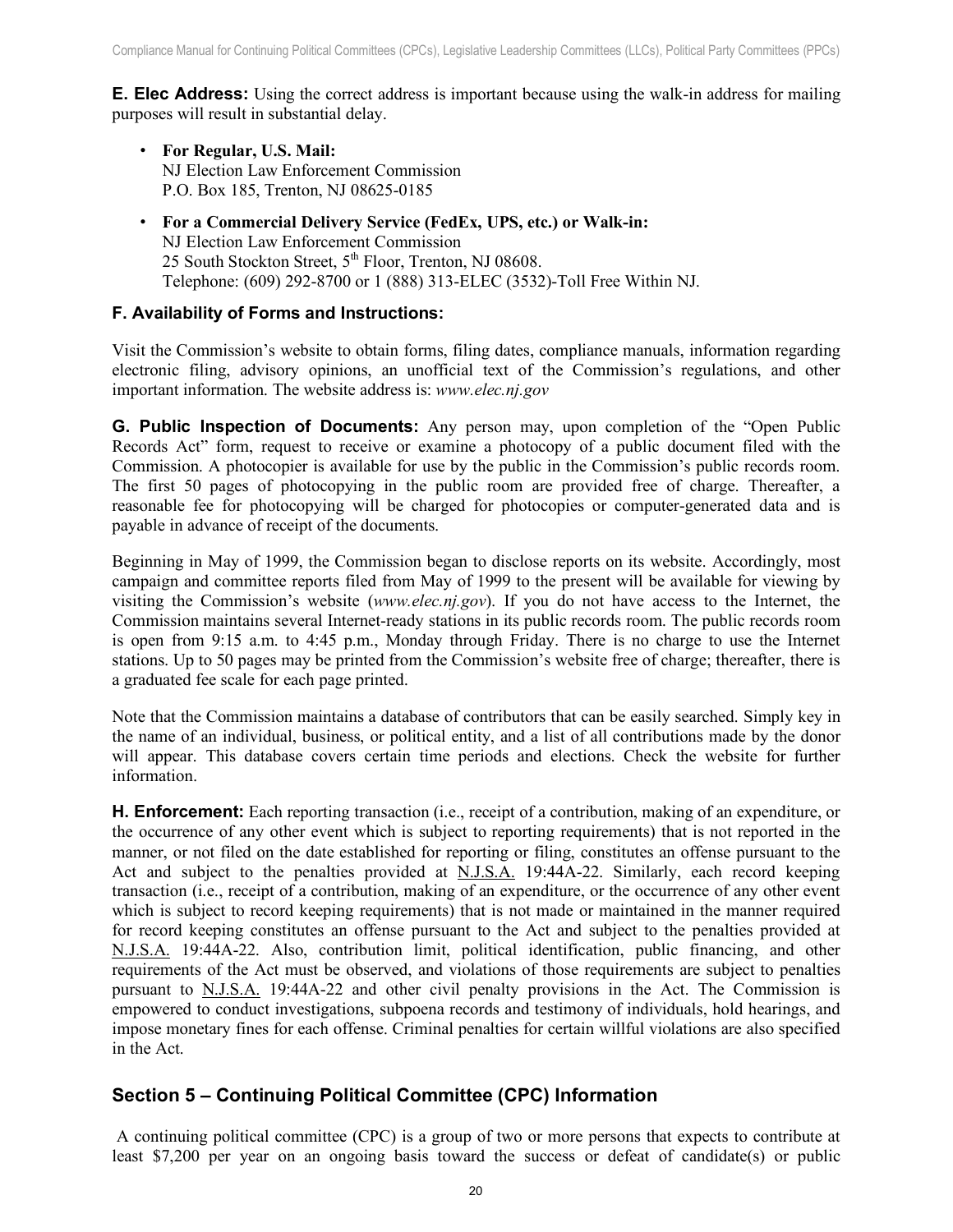question(s). (See the statutory definition in the front section of this Manual.) For a complete description of the filing obligations of a CPC, consult the reporting chart, found in this Manual.

The group may be a corporation, partnership, association, political club, political action committee, civic association, or other organization. **No candidate or office holder can establish, authorize the establishment of, maintain or participate directly or indirectly in the management or control of any CPC**. Please note that individuals maintaining campaign accounts before and after an election are also considered candidates.

<span id="page-21-0"></span>**A. How to Form a CPC:** In order to form a CPC, a CPC Registration Statement (Form D-4) must be completed, certified as true and correct by the chairperson and treasurer, and forwarded to the Commission. The Registration Statement requires that certain actions be taken before completion. For example, a chairperson and treasurer must be appointed and a depository must be designated. Any bank authorized by law to transact business in, and maintaining a branch or office in, the State of New Jersey may be designated as the organizational depository. A CPC may designate a bank outside the State provided that the bank files a Consent to Service of Legal Process at an address within this State prior to accepting or receiving any organizational funds.

The Commission shall certify (by letter) a CPC upon the satisfactory completion and filing of the Registration Statement.

<span id="page-21-1"></span>**B. CPCs Established by Certain Regulated Industries:** There are certain regulated industries that are, by law, barred from making political contributions:

• No corporation carrying on the business of a bank, savings bank, co-operative bank, trust, trustee, savings indemnity, safe deposit, insurance, railroad, street railway, telephone, telegraph, gas, electric light, heat or power, canal or aqueduct company, or having the right to condemn land, or to exercise franchises in public ways granted by the state or any county or municipality, and no corporation, person, trustee or trustees, owning or holding the majority of stock in any such corporation, shall pay or contribute money or thing of value in order to aid or promote the nomination or election of any person, or in order to aid or promote the interests, success or defeat of any political party. (N.J.S.A. 19:34-32).

Similar prohibitions exist for casino enterprises; see N.J.S.A. 5:12-138. The Commission has no statutory authority to interpret or administer these statutes.

<span id="page-21-2"></span>**C. CPC Name - Use of an Acronym or Abbreviation:** A CPC may apply to the Commission for approval of an acronym or abbreviation of its complete, official name or title. If approved, the CPC shall use the acronym or abbreviation in all documents and reports submitted or filed with the Commission, as well as in all solicitations for contributions, in all political identification statements, in all paid media advertisements purchased or paid for by the committee in support of, or in opposition to, any candidate or public question, and in all contributions made by the committee to candidates or other committees.

To apply for the use of an acronym or abbreviation, report the desired acronym or abbreviation on the Registration Statement where indicated. When the Commission certifies the entity as a CPC, approval of the acronym or abbreviation will be granted or denied.

<span id="page-21-3"></span>**D. Quarterly Form R-3 Reports:** CPCs must file quarterly Form R-3 reports on the 15<sup>th</sup> of April, July, October, and January of each year. The Form R-3 reports require disclosure of a CPC's contributions and expenditures.

While the amount of all contributions must be disclosed, only those contributions in excess of \$300 in the aggregate from one source during a calendar year, and currency contributions in any amount, must be disclosed in detail. Accordingly, for those contributors who give more than \$300 in the aggregate during a calendar year, or currency in any amount, the CPC must disclose the date and the amount of the contribution, and the contributor's name, address, and, if the contributor is an individual, occupation and employer information. All expenditures, regardless of amount, must be disclosed.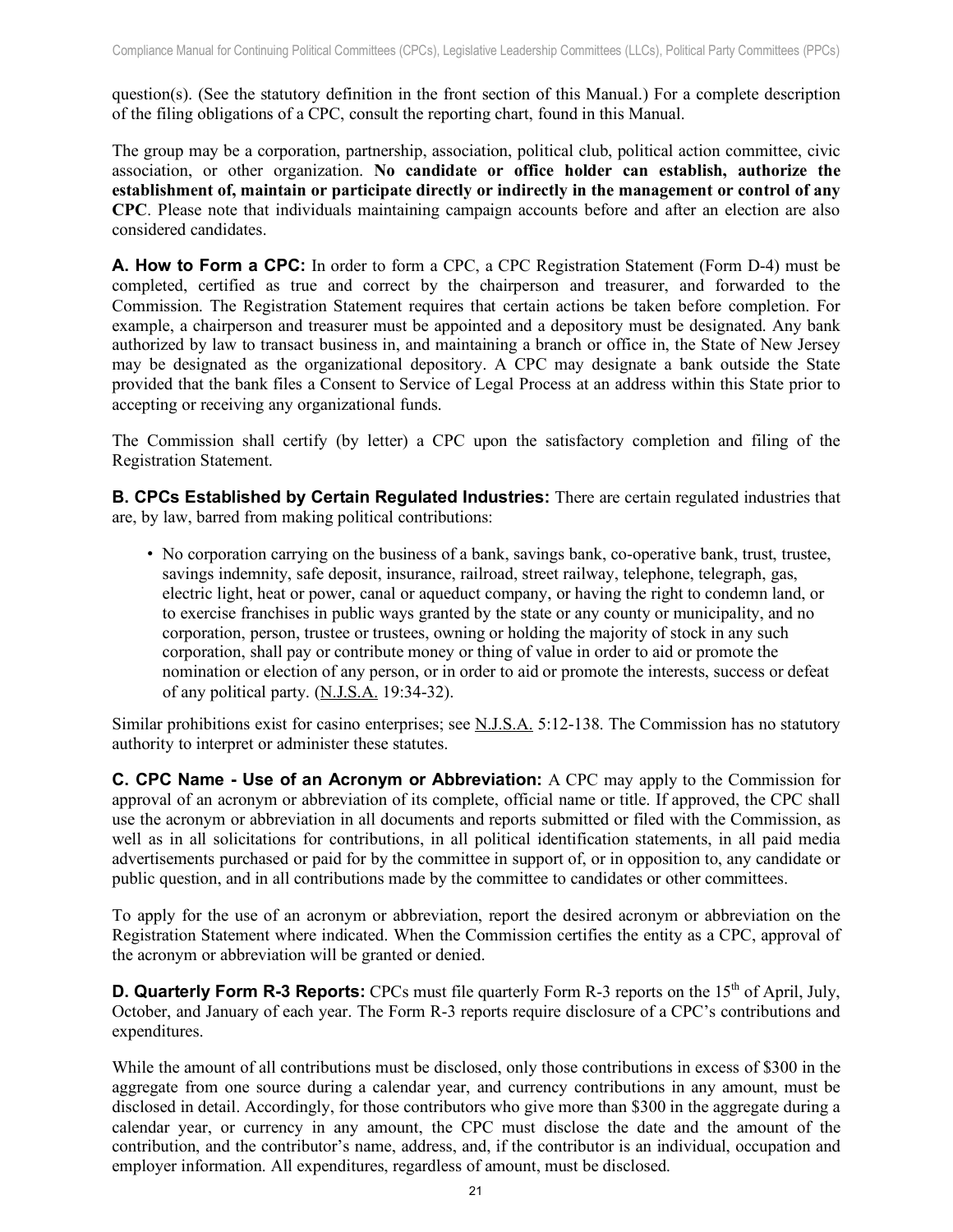<span id="page-22-0"></span>**E. Short Form A-3 Reports:** If a CPC does not plan to expend in excess of \$7,200 during a given calendar year, an abbreviated, short-form filing (Form A-3) may be submitted on January  $15<sup>th</sup>$  of the relevant year. When filing the Form A-3, contributions in excess of \$300 in the aggregate from one source and currency contributions in any amount must be reported on the Form C-3. The Form C-3 is due on each of the quarterly due dates (the  $15<sup>th</sup>$  of April, July, October, and January).

<span id="page-22-1"></span>**F. 48-Hour Contribution and Expenditure Notices:** Committees have an obligation to file 48-hour notices for certain contributions and expenditures. See the "Contributions" and "Expenditures" sections of this Manual for additional information.

<span id="page-22-2"></span>**G. CPC Contribution Limits:** Consult the Contribution Limits Chart found in this Manual for a complete description of the applicable limits.

If a CPC is established and controlled by the partners or members of a partnership or limited liability company, consult the Commission's regulations at N.J.A.C. 19:25-11.10 (d) for information concerning contributions to the CPC from the partnership or limited liability company.

<span id="page-22-3"></span>**H. Equal Attribution Rule:** A CPC may contribute \$8,200 per election to a candidate. Since a candidate may maintain both a candidate committee and a joint candidates committee, the \$8,200 per election limit is the total amount that the CPC may contribute to that candidate. The CPC cannot contribute \$8,200 to the candidate committee and another \$8,200 to the joint candidates committee. When making a contribution, the "equal attribution rule" must be applied. Assume, for example, that candidate A and candidate B together maintain a joint candidates committee, and that each also maintains an individual candidate committee. If the CPC contributes \$1,000 to the joint candidates committee in an election, the \$1,000 contribution is equally attributed to candidate A (\$500) and candidate B (\$500). If the CPC wants to contribute again in that election to candidate A's individual committee and candidate B's individual committee, the CPC can contribute only another \$7,700 to each.

<span id="page-22-4"></span>**I. Dissolution/Finalization of a CPC:** A CPC can terminate quarterly reporting provided that:

- 1. The CPC has ceased making contributions to aid or promote any candidate or committee in New Jersey and certifies that fact to the Commission, in writing, by filing the Form CPC-F;
- 2. The final quarterly Form R-3 makes a final accounting of funds, including the disposition of any remaining balance; and,
- 3. The CPC is dissolved.

The CPC chairperson and treasurer must file, and each certify, the final quarterly report.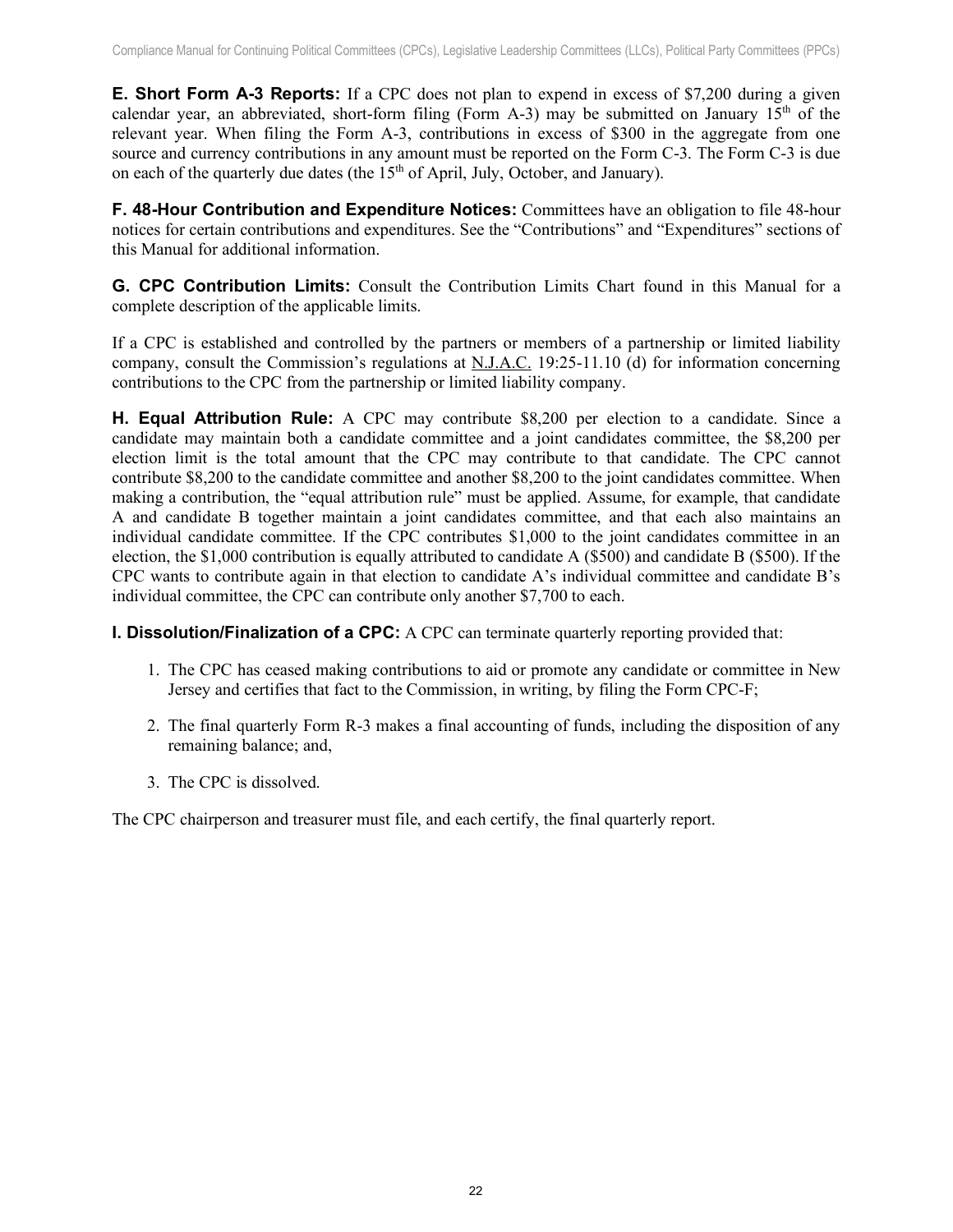| U<br>þ<br>$\overline{\phantom{a}}$<br>)<br>$\begin{array}{c} \end{array}$<br>١<br>ļ<br>J                                                            |  |
|-----------------------------------------------------------------------------------------------------------------------------------------------------|--|
| $\overline{\mathbf{C}}$<br>١<br>$\overline{\mathbf{C}}$<br>ļ<br>١<br>$\overline{\phantom{a}}$<br>I<br>į<br>ı<br>٤<br>į<br>I<br>Ī<br>I<br>)          |  |
| j<br>j<br>Ï<br>I<br>١<br>į<br>ī<br>ì<br>١<br>١                                                                                                      |  |
| I<br>١<br>1<br>I<br>S<br>Į                                                                                                                          |  |
| ┚<br>iees?<br>Ò<br>Ē<br>.<br>آ                                                                                                                      |  |
| I<br>I<br>ŗ<br>$\frac{1}{6}$<br>j<br>J<br>ś<br>ç<br>j<br>ĵ<br>ì<br>j<br>d<br>١                                                                      |  |
| J<br>j<br>ξ<br>ಸ<br>$\overline{0}$<br>$\overline{a}$                                                                                                |  |
| i<br>j<br>)<br>ì<br>$\overline{\phantom{a}}$<br>I                                                                                                   |  |
| J<br>$\overline{\mathbf{C}}$<br>J<br>j<br>$\overline{\phantom{a}}$<br>)<br>j<br>$\overline{\mathbb{I}}$                                             |  |
| $\overline{\phantom{a}}$<br>$\mathcal{I}$<br>Ō<br>ì<br>ă<br>Ì<br>)<br>۱<br>į<br>٤<br>$\overline{\phantom{a}}$<br>I<br>l<br>$\overline{\phantom{a}}$ |  |
| $\overline{6}$<br>Í<br>Ç<br>١<br>ł<br>ī<br>١<br>١<br>I                                                                                              |  |
| ₹<br>S<br>$\overline{)}$<br>$\frac{1}{2}$<br>֕<br>į<br>ē                                                                                            |  |
| ĵ<br>I<br>١<br>ł<br>ī<br>ı<br>Ś<br>ï<br>ļ<br>$\overline{\phantom{a}}$<br>j<br>é<br>ć                                                                |  |
| Ï<br>١<br>I<br>١<br>ļ<br>$\overline{\phantom{a}}$<br>S<br>j<br>ļ<br>Ï<br>١<br>)<br>$\overline{\phantom{a}}$                                         |  |

|                                                               | Reporting      |                                                                        | Chart – Continuing Political Committees (CPC)                                                                                                                                                                                                                                                                                |
|---------------------------------------------------------------|----------------|------------------------------------------------------------------------|------------------------------------------------------------------------------------------------------------------------------------------------------------------------------------------------------------------------------------------------------------------------------------------------------------------------------|
|                                                               | Form           | Date Filed                                                             | Explanation                                                                                                                                                                                                                                                                                                                  |
|                                                               | $\overline{C}$ | No later than 10 days<br>eligible to be certified<br>after CPC becomes | Registration Statement. If the due date falls on a weekend or holiday, then the next<br>business day becomes the due date.                                                                                                                                                                                                   |
| For CPC expending \$7,200 or less<br>during a calendar year   | $A-3$          | January 15                                                             | In lieu of long Form R-3 filing, the form A-3 can be filed once to cover the calendar<br>œ<br>year in which the CPC plans to expend \$7,200 or less. If the due date falls on<br>weekend or holiday, then the next business day becomes the due date.                                                                        |
|                                                               | ြိ             | January 15<br>October 15<br>April 15<br>July 15                        | To disclose contributions in excess of \$300 and currency (cash) contributions in any<br>amount. If the due date falls on a weekend or holiday, then the next business day<br>becomes the due date.                                                                                                                          |
| For CPC expending more than \$7,200<br>during a calendar year | R-3            | October 15<br>January 15<br>April 15<br>July 15                        | Long Form R-3 must be filed quarterly. If the due date falls on a weekend or holiday,<br>then the next business day becomes the due date.                                                                                                                                                                                    |
|                                                               | ე<br>ე         | days before an election<br>A cumulative report 11                      | between the closing date of the last quarterly report up to the 13th day before an<br>To report a contribution in excess of \$1,900 in the aggregate from one source<br>election in which the committee is contributing or otherwise participating                                                                           |
| ALL CPCs regardless of amount                                 |                | Within 48 hours of<br>receipt                                          | between the closing date of the last quarterly report through the date of an election<br>To report a contribution in excess of \$1,900 in the aggregate from one source<br>in which the committee is contributing or otherwise participating                                                                                 |
| expended during a calendar year may<br>have to file:          | E-3            | days before an election<br>A cumulative report 11                      | committee is participating, or from October 1 up to 13 days before a general election<br>To report an expenditure in excess of \$1,900 in the aggregate made, incurred, or<br>authorized from April 1 up to 13 days before any primary election in which a<br>in which a committee is participating.                         |
|                                                               |                | Within 48 hours of the<br>expenditure                                  | authorized from April 1 up to and including the day of any primary election in which a<br>To report an expenditure in excess of \$1,900 in the aggregate made, incurred, or<br>committee is participating, or from October 1 up to and including the day of any<br>general election in which the committee is participating. |
|                                                               |                |                                                                        | NOTE: The above chart represents the reporting requirements of a CPC <b>after</b> the registration statement has been filed and the entity has been certified as a CPC.                                                                                                                                                      |

23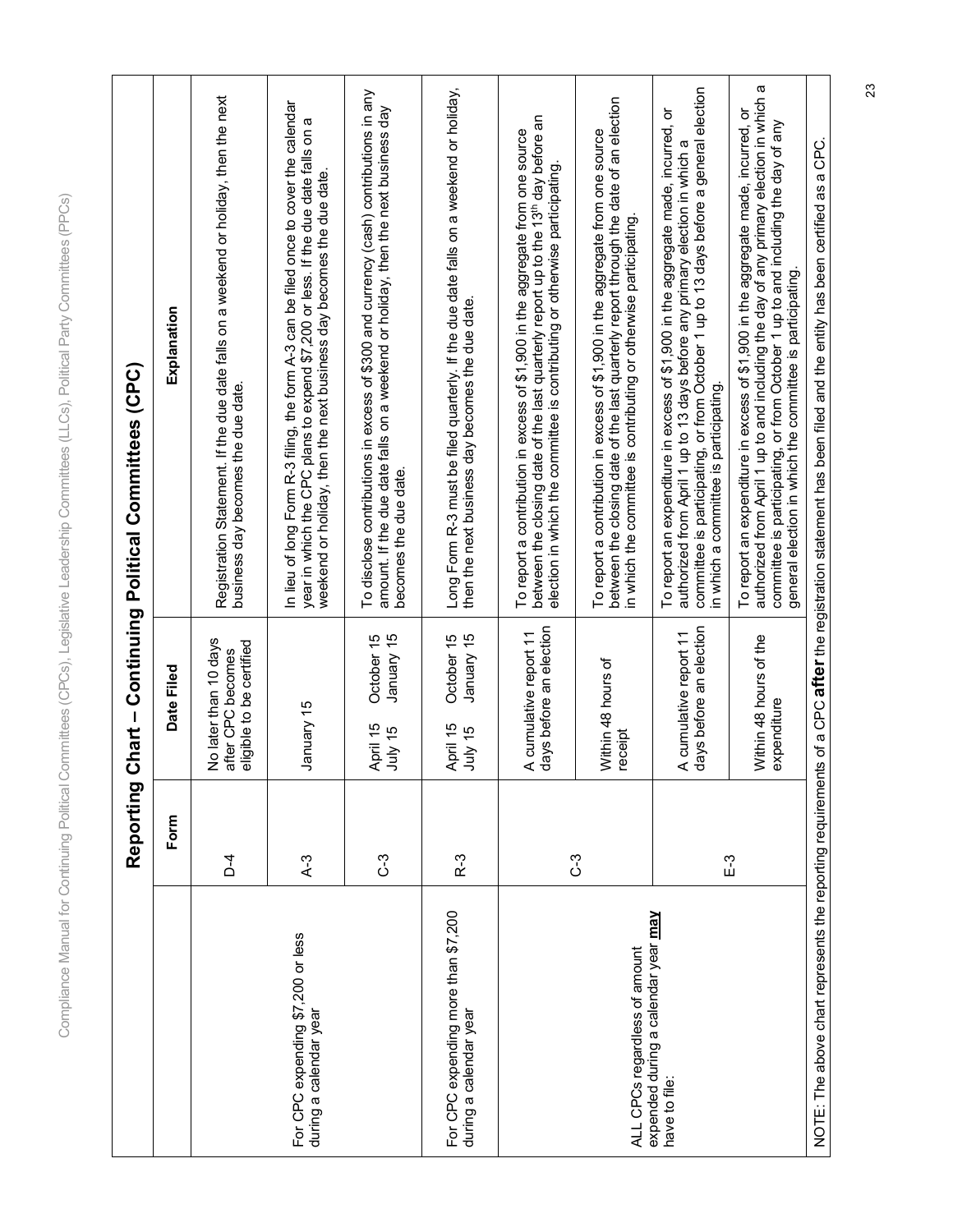# <span id="page-24-0"></span>**Section 6 - Legislative Leadership Committee (LLC) Information**

A legislative leadership committee (LLC) is a committee which is established or designated by the President of the Senate, the Minority Leader of the Senate, the Speaker of the General Assembly, or the Minority Leader of the General Assembly. (See the statutory definition in the front section of this Manual.) For a complete description of the filing obligations of an LLC, consult the reporting chart, found in this Manual.

<span id="page-24-1"></span>**A. How to Form an LLC:** There may be four leadership committees: one for each political party in each House of the Legislature.

Each of the four leaders, or a person authorized by any of the legislative leaders to establish a leadership committee, shall appoint committee members and adopt bylaws for the maintenance of the committee.

<span id="page-24-2"></span>**B. Appointment of a Treasurer and Designation of a Depository:** Each LLC shall appoint a treasurer and designate a depository no later than the date on which it first receives a contribution, or makes or incurs an expenditure. Treasurers of LLCs are required to receive formal training with the Commission; visit the Commission's website at *www.elec.nj.gov* to obtain additional information.

<span id="page-24-3"></span>**C. Registration Statement:** Within ten (10) days of establishing an LLC, a Registration Statement (Form D-5) must be filed.

The Registration Statement must be certified as true and correct by the legislative leader who established or authorized the establishment of the LLC, as well as by the treasurer.

Within thirty (30) days of establishing an LLC, the treasurer shall file and certify as true and correct the Form D-5N, Notice of Membership. The Form D-5N must contain the names, addresses, and telephone number (if listed) of the chairperson, vice-chairperson, and all other members of the committee.

The LLC or its treasurer must file an amendment to the Registration Statement when the information reported on the Registration Statement or the Notice of Membership changes. The amendment must be filed within three (3) days of the change.

<span id="page-24-4"></span>**D. State Political Party Committee as an LLC:** The State political party committee may be designated as an LLC. If the State political party committee is so designated, a separate depository of the State political party committee shall be established and designated as a depository solely for receiving funds and making expenditures for the LLC.

<span id="page-24-5"></span>**E. LLC Name - Use of an Acronym or Abbreviation:** An LLC may apply to the Commission for approval of an acronym or abbreviation of its complete, official name or title. If approved, the LLC shall use the acronym or abbreviation in all documents and reports submitted or filed with the Commission, as well as in all solicitations for contributions, in all political identification statements, in all paid media advertisements purchased or paid for by the LLC in support of, or in opposition to, any candidate or public question, and in all contributions made by the LLC to candidates or other committees.

To apply for use of an acronym or abbreviation, an LLC should report the desired acronym or abbreviation on the Registration Statement where indicated. When the Commission certifies the entity as an LLC, approval of the acronym or abbreviation will be granted or denied.

<span id="page-24-6"></span>**F.** Quarterly Form R-3 Reports: LLCs must file quarterly Form R-3 reports on the 15<sup>th</sup> of April, July, October, and January of each year. The Form R-3 report requires disclosure of an LLC's contributions and expenditures.

While the amount of all contributions must be disclosed, only those contributions in excess of \$300 in the aggregate from one source during a calendar year, and currency contributions in any amount, must be disclosed in detail. Accordingly, for those contributors who give more than \$300 in the aggregate during a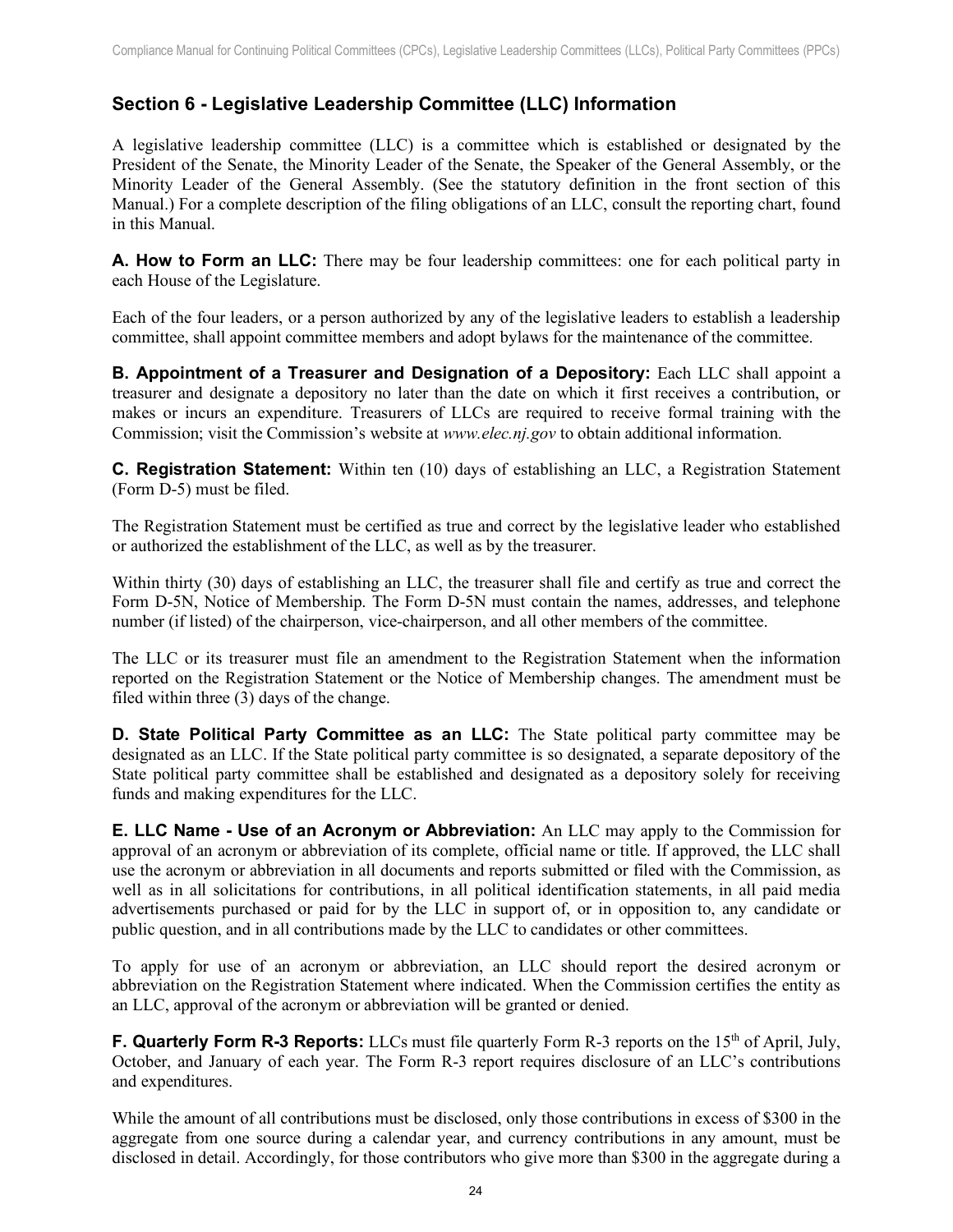calendar year, or currency in any amount, the LLC must disclose the date and the amount of the contribution, and the contributor's name, address, and, if the contributor is an individual, occupation and employer information. All expenditures, regardless of amount, must be disclosed.

<span id="page-25-0"></span>**G. Short Form A-3 Reports:** If an LLC does not plan to expend in excess of \$7,200 during a given calendar year, an abbreviated, short-form filing (Form A-3) may be submitted on January  $15<sup>th</sup>$  of the relevant year. When filing the Form A-3, contributions in excess of \$300 in the aggregate from one source during a calendar year, along with currency contributions in any amount must be reported on the Form C-3. The Form C-3 is due on each of the quarterly dates (the 15<sup>th</sup> of April, July, October, and January).

An LLC treasurer filing the Form A-3 must also file 48-hour notices of certain contributions and expenditures.

<span id="page-25-1"></span>**H. 48-Hour Contribution and Expenditure Notices:** Committees have an obligation to file 48-hour notices for certain contributions and expenditures. See the "Contributions" and "Expenditures" sections of this Manual for additional information.

<span id="page-25-2"></span>**I. LLC Contribution Limits (Incoming Contributions):** Consult the Contribution Limits Chart in this Manual for a complete description of the applicable limits.

<span id="page-25-3"></span>**J. LLC Contribution Limits (Outgoing Contributions):** An LLC may contribute unlimited amounts to candidates, political committees, CPCs, PPCs, and other LLCs.

<span id="page-25-4"></span>**K. Use of Contributions by an LLC:** All contributions received by an LLC shall be used only as follows:

- 1. The payment of campaign expenses (any expense incurred or expenditure made for the purpose of paying for or leasing items or services used in connection with an election campaign);
- 2. Contributions to any charitable organization described in section  $170(c)$  of the Internal Revenue Code of 1954 as amended or modified, or nonprofit organization which is exempt from taxation under section 501(c) of the Internal Revenue Code of 1954, except any charitable organization of which the candidate or a member of the candidate's immediate family is a paid officer, director or employee or receives compensation for goods or services provided to the organization;
- 3. Transmittal to a candidate, candidate committee, joint candidates committee or to a political committee, CPC, LLC or PPC;
- 4. The payment of the overhead and administrative expenses related to the operation of the LLC;
- 5. The pro-rata repayment of contributors except that contributors of \$300 or less may be excluded from repayment; or,
- 6. The payment of ordinary and necessary expenses of holding public office, as explained further in this section.

<span id="page-25-5"></span>**L. Personal Use:** No contribution can be used to purchase items or services that may reasonably be considered to be for the personal use of any of the members of the LLC. In general, "personal use" means any use of contributions to pay or fulfill a commitment, obligation, or expense of any person that would arise or exist irrespective of a legislator's campaign or irrespective of the legislator's ordinary and necessary expenses of holding public office.

Examples of personal use include:

- A mortgage payment on property (other than property owned by the LLC);
- A purchase, loan, or lease payment on a vehicle not owned or leased by the LLC making the payment;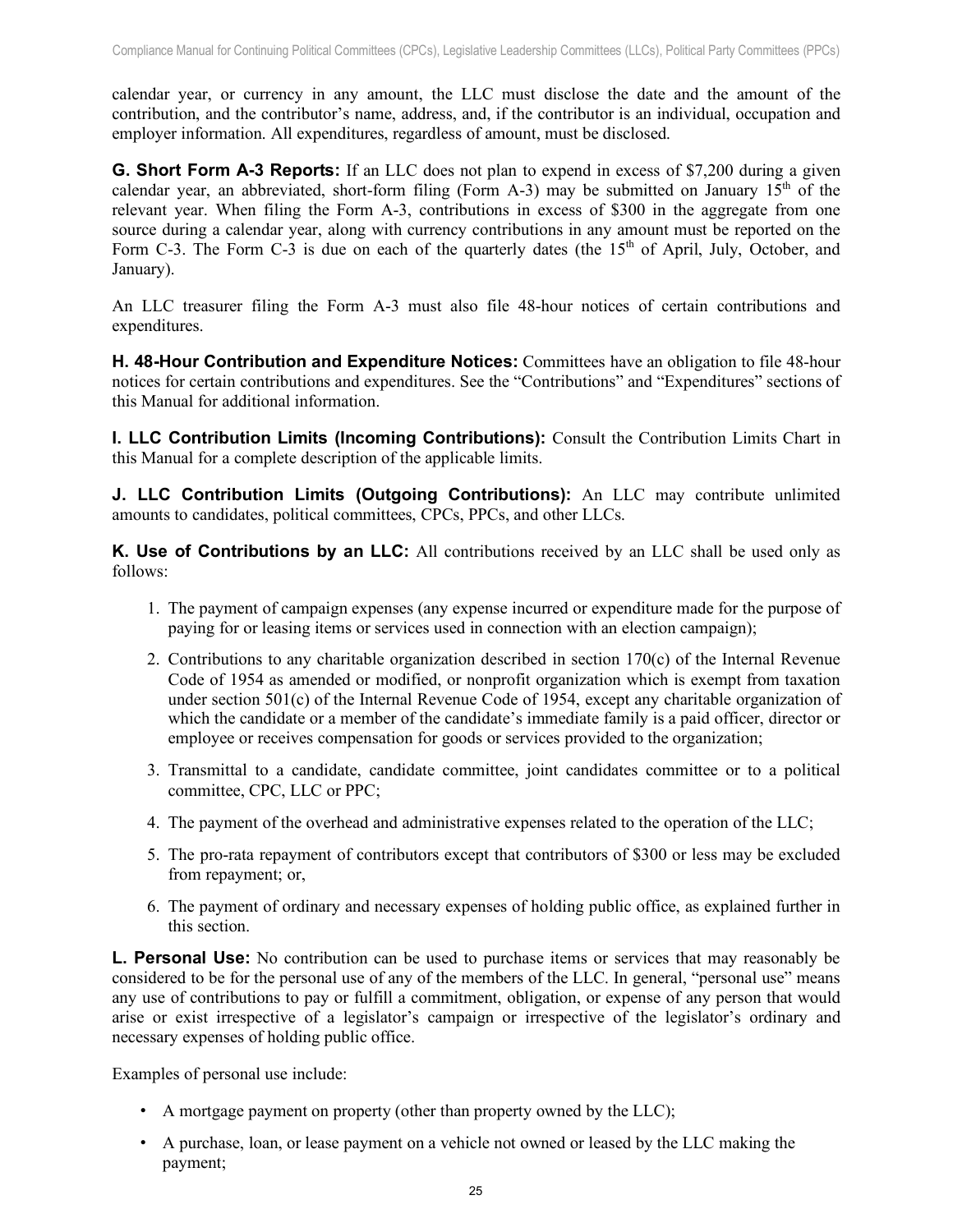- The purchase of clothing, household food, and personal hygiene or health items or services;
- A tuition payment, unless made for a course of study specifically related to the candidacy or officeholding duties of the legislator who established or who controls the LLC making the payment;
- A payment for dues, fees, or gratuities paid to a country club, fitness club, or other social or fraternal association, to its employees, or to a person working on its premises, unless the payment is part of the cost of a fundraising event held on the premises; or,
- The payment of a salary to a legislator by an LLC established by or under the control of that legislator.

<span id="page-26-0"></span>**M. Limitations on Permissible Expenses:** An LLC may pay a salary or fee to a family member of a legislator who has established or who controls the LLC provided that the salary or fee paid for bona fide services received by the LLC does not exceed fair market value.

An LLC may pay for the use of an office or other property owned by a legislator who has established or who controls the LLC, provided that the office or property is used by the committee and the payment does not exceed the fair market value for the bona fide use by the LLC.

An LLC may purchase goods or services for use by the LLC from a business or other enterprise in which a legislator who established or who controls the LLC has a financial interest, provided that the goods or services are bona fide, and are sold or provided to the LLC at fair market value, or if sold or provided at less than fair market value, that the LLC reports the receipt of an in-kind contribution to the extent the price is under fair market value.

<span id="page-26-1"></span>**N. Ordinary and Necessary Officeholder Expenses:** The term "ordinary and necessary expenses of holding public office" means any expense that reasonably promotes or carries out the responsibilities of a person holding elective public office, except that no funds received by an officeholder shall be used for the payment of any expense arising from the furnishing, staffing, or operation of an office used in connection with the officeholder's official duties as an elected public official.

The word "furnishing" means using contributions for the purchase or lease of furniture, equipment, or other appointments that are physically situated at an office facility used in connection with the legislator's official duties as an elected public official. This prohibition shall not be applicable to the purchase or lease of office furniture or equipment situated in the residence of the legislator and used in conjunction with the legislator's duties.

The word "staffing" means using contributions to pay a salary or fee as compensation to any person for performing duties to assist the legislator in carrying out the legislator's duties as an elected public official.

The word "operation" means using contributions for the payment of any rent, utility, or maintenance expenses incurred for an office facility used in connection with the legislator's official duties as an elected public official.

Permissible uses of funds as ordinary and necessary expenses of holding public office include, but are not limited to, the following, provided the costs are not paid for by the State of New Jersey, or by any political subdivisions of the State:

- 1. Costs of communications to constituents, including:
	- a. The production, circulation, and postage of newsletters, mailings, or other written materials for officeholding duties;
	- b. The sponsorship or holding of a seminar or other meeting to be attended by constituents;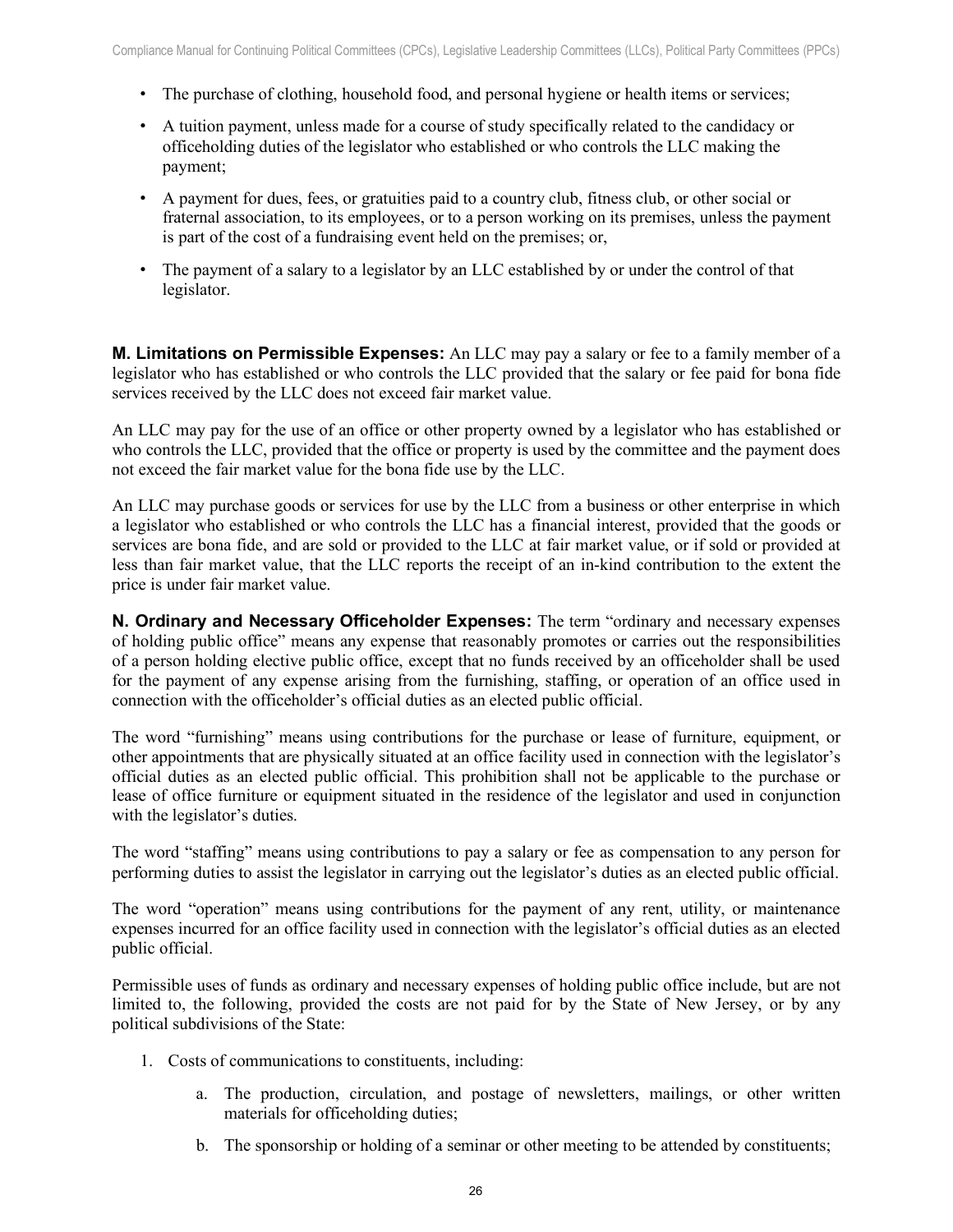- c. The making of donations to charitable or non-profit organizations or activities that promote the welfare of constituents, such as the sponsorship of a neighborhood sports team;
- d. The framing of honorary resolutions for constituents; and,
- e. The nominal purchase of memorial or get-well gifts, flowers, party favors, or similar items for constituents or other persons involved in the execution of the legislator's duties.
- 2. Purchase of items, including:
	- a. A portable telephone, including a telephone in the vehicle used by the legislator for official travel;
	- b. Signs indicating the location of the office used by the legislator for carrying out official duties whether or not such signs are situated on the premises;
	- c. Janitorial supplies and other consumables for the office used in connection with the legislator's official duties, and funding of a "petty cash" account; and,
	- d. Newspapers, magazines, or other periodicals used in connection with carrying out officeholding duties.

Costs of dues for membership in educational organizations related to officeholding duties, and costs of registration and attendance at conferences or seminars attended in connection with officeholding duties are considered permissible uses of funds. Such costs may include the reasonable expenses of travel, lodging, and other subsistence expenses.

<span id="page-27-0"></span>**O. Travel and Vehicle Use:** Costs of travel by means other than a vehicle are permissible uses of funds, when the travel is undertaken in connection with the performance of a legislator's duties as an elected officeholder. The travel expenses should not be incurred for any purpose resulting in a personal or financial benefit to the legislator.

Costs of travel by a vehicle owned by a legislator are also permissible uses of funds. An LLC may reimburse a legislator for the use of a vehicle owned by the legislator when:

- 1. The legislator provides the committee with written records of:
	- a. The date of the vehicle use;
	- b. The departure and arrival locations of the travel;
	- c. The number of miles the vehicle was used;
	- d. The purpose of the use, which purpose must be for travel for campaign or officeholding duties; and,
- 2. The rate of reimbursement does not exceed the rate permitted by the New Jersey Department of Treasury for compensating Executive Branch employees for use of personal vehicles, or the rate provided by the Internal Revenue Service for deduction of business travel mileage.

An LLC may purchase or lease a vehicle for campaign or officeholding travel by a legislator provided that:

- 1. The vehicle remains an asset of the LLC; and,
- 2. The legislator reimburses the LLC at fair market value for any travel made by the legislator or any other person that was not necessitated by campaign or officeholding duties.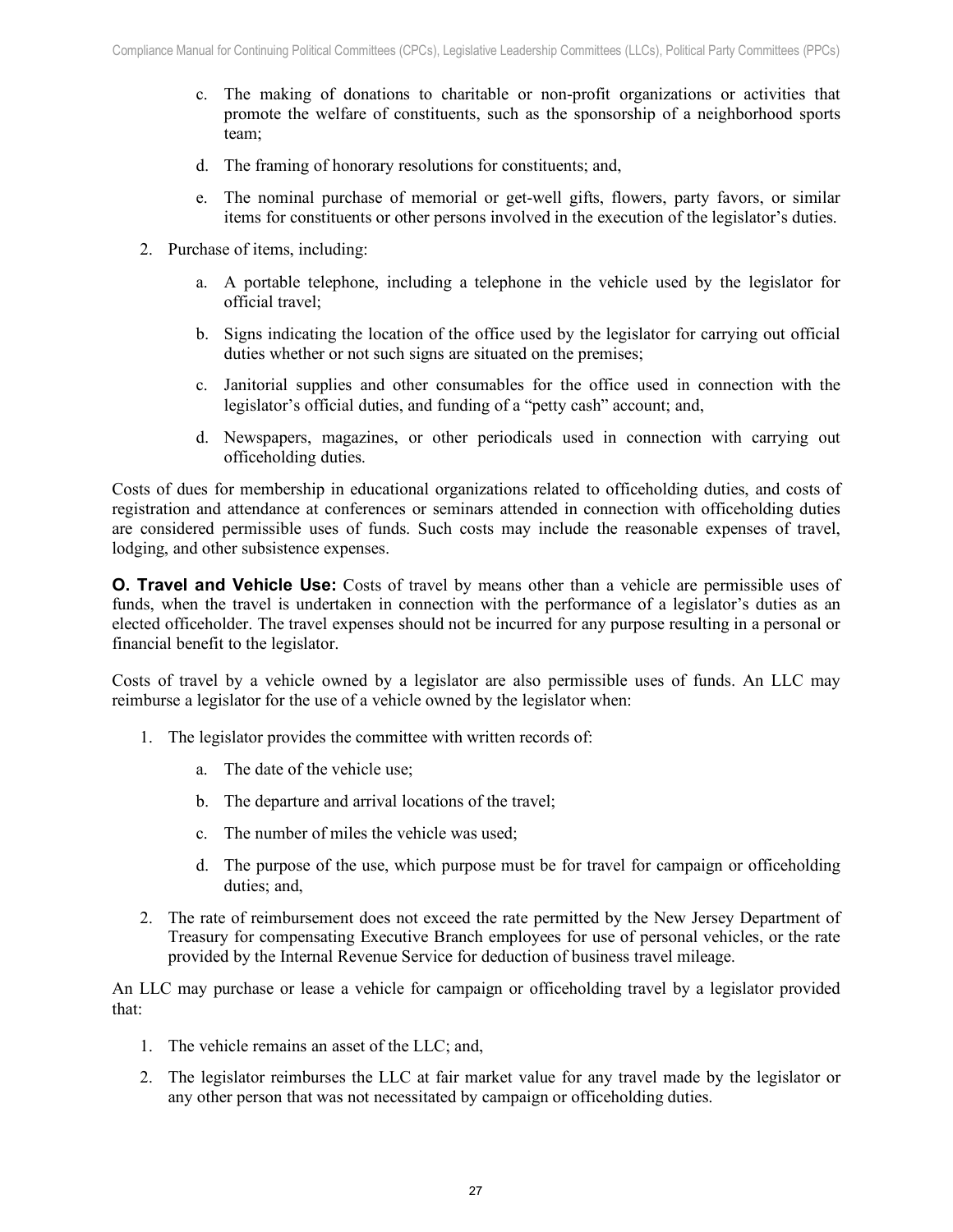<span id="page-28-0"></span>**P. Use of Funds for Legal Fees:** Legal fees and expenses incurred in connection with the candidate's or officeholder's personal or business affairs may not be paid from contributions. For additional information, consult the Commission's regulations at N.J.A.C. 19:25-6.10.

<span id="page-28-1"></span>**Q. Dissolution/Finalization of a Legislative Leadership Committee:** The Act makes no provision for the dissolution of an LLC presumably because LLCs are ongoing in nature, and, these committees continue even if the controlling leadership changes.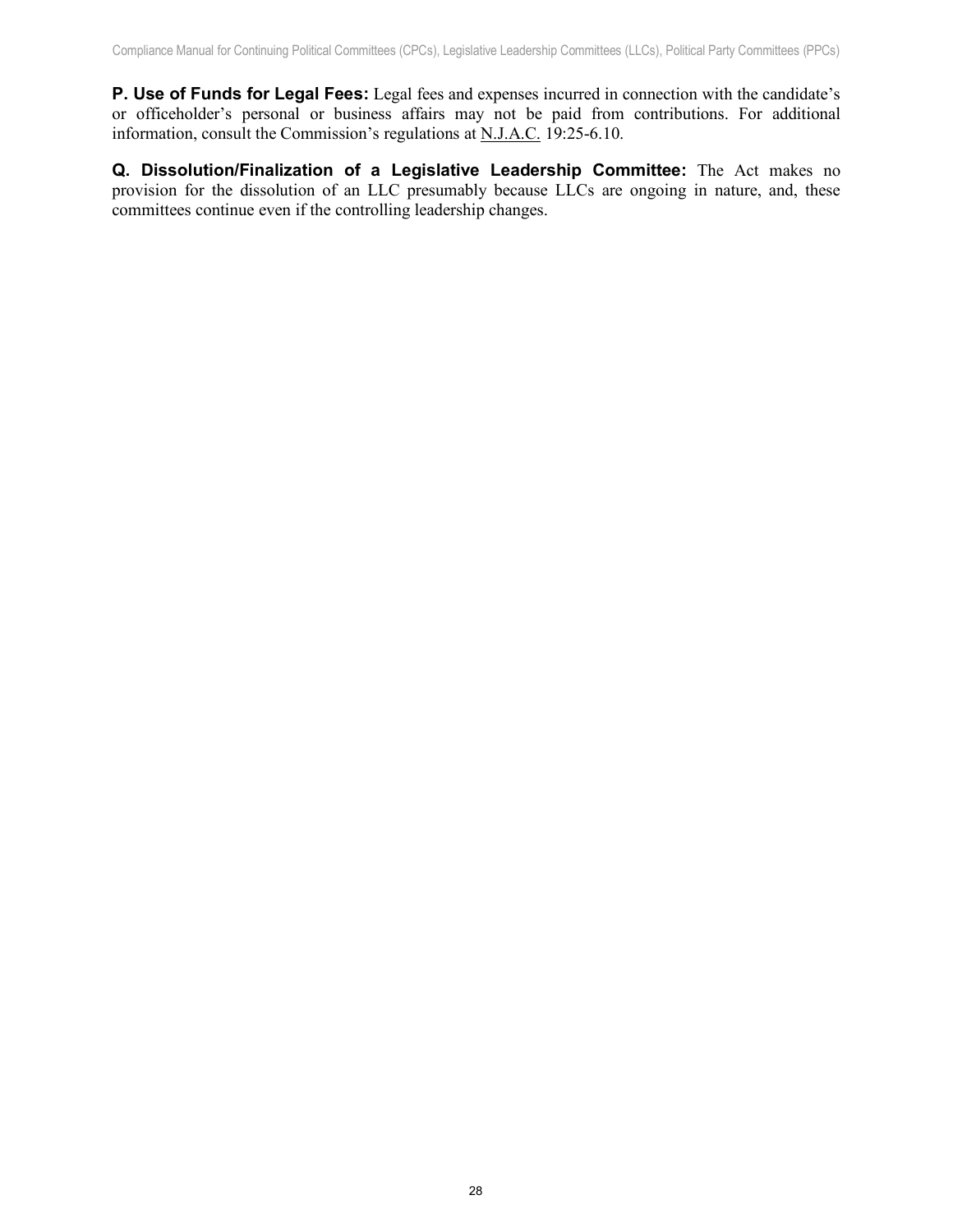| Ù<br>١                                                   |                |
|----------------------------------------------------------|----------------|
| $\overline{\mathbb{Q}}$<br>j                             |                |
| Í<br>ĺ                                                   |                |
|                                                          |                |
| ĺ<br>j                                                   |                |
|                                                          |                |
| ĕ<br>١                                                   |                |
| é d<br>j                                                 |                |
| ŧ                                                        |                |
| Ì                                                        |                |
| į                                                        |                |
|                                                          |                |
| Į                                                        |                |
| $\overline{\mathbf{C}}$                                  |                |
| $\overline{)}$<br>ţ                                      |                |
|                                                          |                |
| í<br>ï<br>j                                              |                |
| $\overline{\phantom{a}}$                                 |                |
|                                                          |                |
| I                                                        |                |
| ĵ                                                        |                |
| $\overline{\phantom{a}}$<br>$\overline{\mathbf{C}}$<br>) |                |
|                                                          |                |
|                                                          |                |
| ١                                                        |                |
| I<br>1                                                   |                |
|                                                          |                |
| Ù<br>j                                                   |                |
|                                                          |                |
| )<br>$\overline{\mathcal{L}}$                            |                |
| J                                                        |                |
| J                                                        |                |
| ý                                                        |                |
| Ų                                                        |                |
| į                                                        |                |
| inee<br>)                                                |                |
|                                                          |                |
| 3                                                        |                |
|                                                          |                |
| į                                                        |                |
| $\zeta$<br>١                                             |                |
| I<br>)                                                   |                |
|                                                          |                |
| ļ                                                        |                |
|                                                          |                |
| $\overline{\phantom{a}}$                                 |                |
| ļ<br>١                                                   |                |
| ğ<br>١                                                   |                |
| 7<br>ĵ                                                   |                |
| $\ddot{\phantom{a}}$<br>ĵ                                |                |
| ć<br>١                                                   |                |
| Ï                                                        |                |
|                                                          |                |
| ģ<br>)                                                   |                |
|                                                          |                |
| E                                                        |                |
| Ć<br>ĵ                                                   |                |
|                                                          |                |
| $\overline{\mathcal{L}}$<br>$\overline{D}$               |                |
|                                                          |                |
| ŧ<br>į                                                   | $\overline{)}$ |
| I<br>١                                                   |                |
| J                                                        |                |
|                                                          |                |
| U<br>)                                                   |                |
| $\overline{\mathcal{L}}$<br>)                            |                |
|                                                          |                |
| $\overline{1}$<br>j                                      |                |
| ζ<br>$\overline{\mathcal{L}}$                            |                |
| ÷                                                        |                |
|                                                          |                |
|                                                          |                |
|                                                          |                |
|                                                          |                |
| <b>IITTEES</b>                                           |                |
| Į                                                        |                |
| Į                                                        |                |
| Ï<br>١                                                   |                |
| I                                                        |                |
|                                                          |                |
|                                                          |                |
| $\frac{1}{\sigma}$                                       |                |
| Š                                                        |                |
| j                                                        |                |
|                                                          |                |
| ١<br>I                                                   |                |
| ׇ֘֒                                                      |                |
| j                                                        | J              |
| $\overline{a}$                                           |                |
|                                                          |                |
|                                                          |                |
|                                                          |                |
| į                                                        |                |
| ≒<br>I                                                   |                |
|                                                          |                |
| ł                                                        |                |
| $\overline{\phantom{a}}$<br>۱                            |                |
| ł                                                        |                |
|                                                          |                |
| I<br>j                                                   |                |
|                                                          |                |
| į                                                        |                |
| Ï                                                        |                |
| ξ                                                        |                |
|                                                          |                |
| I<br>١                                                   |                |
| $\overline{\phantom{a}}$<br>I                            |                |
| j                                                        |                |
| I<br>۱                                                   |                |
|                                                          |                |
| ļ                                                        |                |
| j                                                        |                |
| $\overline{\phantom{a}}$<br>I                            |                |
| )<br>I                                                   |                |

|                                                               | Reporting CI |                                                      | hart – Legislative Leadership Committees (LLC)                                                                                                                                                                                                                                                                               |  |
|---------------------------------------------------------------|--------------|------------------------------------------------------|------------------------------------------------------------------------------------------------------------------------------------------------------------------------------------------------------------------------------------------------------------------------------------------------------------------------------|--|
|                                                               | Form         | Date Filed                                           | Explanation                                                                                                                                                                                                                                                                                                                  |  |
|                                                               | 5-0          | No later than 10 days<br>after LLC is<br>established | Registration Statement. If the due date falls on a weekend or holiday, then the next<br>business day becomes the due date.                                                                                                                                                                                                   |  |
| For LLC expending \$7,200 or less<br>during a calendar year   | $A-3$        | January 15                                           | In lieu of long Form R-3 filing, the Form A-3 can be filed once to cover the calendar<br>year in which the LLC plans to expend \$7,200 or less. If the due date falls on a<br>weekend or holiday, then the next business day becomes the due date.                                                                           |  |
|                                                               | ြိ           | October 15<br>January 15<br>April 15<br>July 15      | To disclose contribution in excess of \$300 and currency (cash) contributions in any<br>amount. If the due date falls on a weekend or holiday, then the next business day<br>becomes the due date.                                                                                                                           |  |
| For LLC expending more than \$7,200<br>during a calendar year | R-3          | October 15<br>January 15<br>April 15<br>July 15      | Long Form R-3 must be filed quarterly. If the due date falls on a weekend or holiday,<br>then the next business day becomes the due date.                                                                                                                                                                                    |  |
|                                                               | <u>ှ</u>     | days before an election<br>A cumulative report 11    | between the closing date of the last quarterly report up to the 13th day before an<br>To report a contribution in excess of \$1,900 in the aggregate from one source<br>election in which the committee is contributing or otherwise participating                                                                           |  |
| ALL LLCs regardless of amount                                 |              | Within 48 hours of<br>eceipt                         | between the closing date of the last quarterly report through the date of an election<br>To report a contribution in excess of \$1,900 in the aggregate from one source<br>in which the committee is contributing or otherwise participating.                                                                                |  |
| expended during a calendar year, <b>may</b><br>have to file:  | E-3          | days before an election<br>A cumulative report 11    | committee is participating, or from October 1 up to 13 days before a general election<br>To report an expenditure in excess of \$1,900 in the aggregate made, incurred, or<br>authorized from April 1 up to 13 days before any primary election in which a<br>in which a committee is participating.                         |  |
|                                                               |              | Within 48 hours of the<br>expenditure                | authorized from April 1 up to and including the day of any primary election in which a<br>To report an expenditure in excess of \$1,900 in the aggregate made, incurred, or<br>committee is participating, or from October 1 up to and including the day of any<br>general election in which the committee is participating. |  |
|                                                               |              |                                                      |                                                                                                                                                                                                                                                                                                                              |  |

29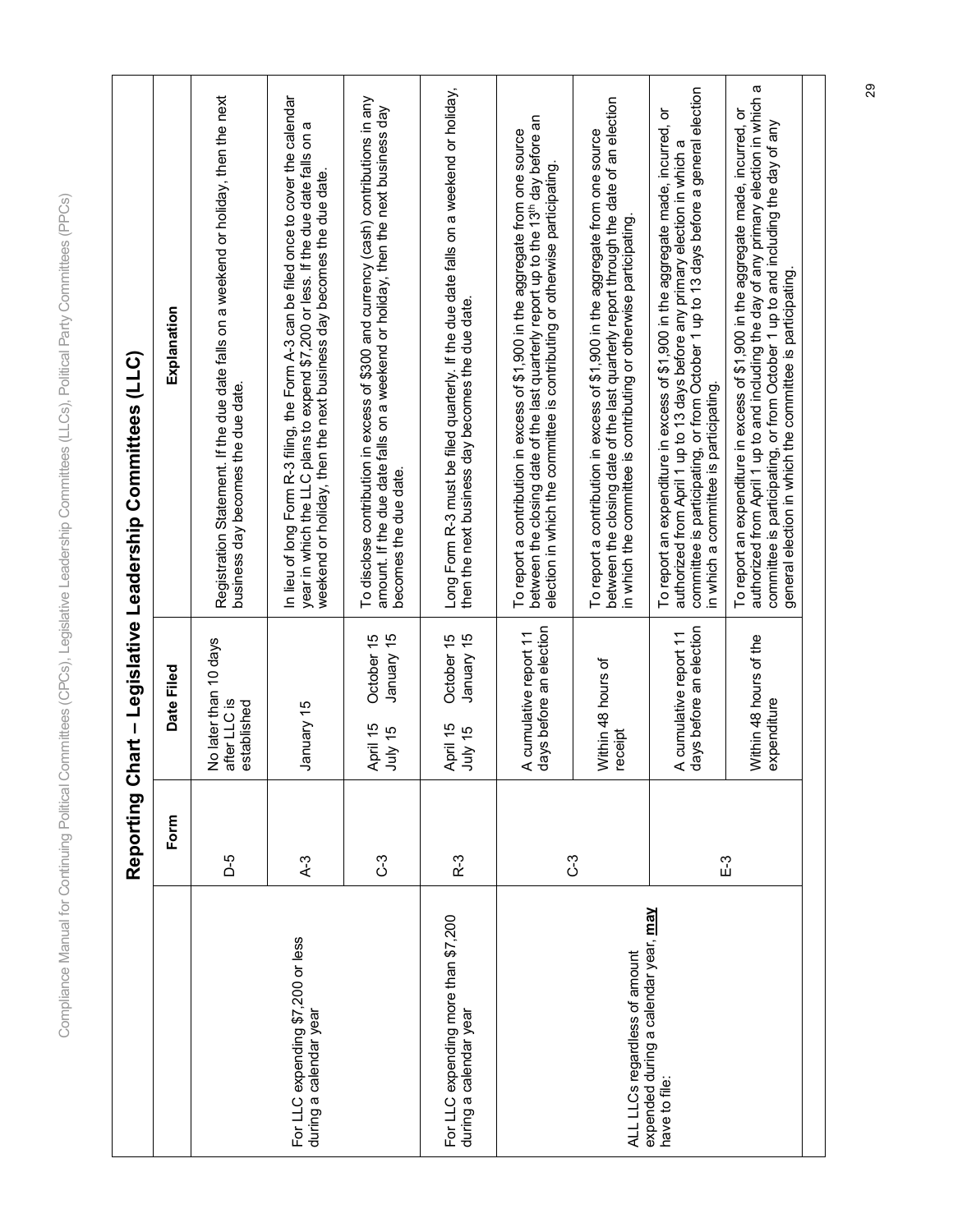# <span id="page-30-0"></span>**Section 7 – Political Party Committee (PPC) Information**

The term "political party committee" (PPC) means the State committee of a political party (organized pursuant to N.J.S.A. 19:5-4), a county committee of a political party (organized pursuant to N.J.S.A. 19:5-3) or a municipal committee of a political party (organized pursuant to N.J.S.A. 19:5-2). For a complete description of the filing obligations of a PPC, consult the reporting chart, found in this Manual.

#### <span id="page-30-1"></span>**A. How to Form a PPC:**

**State Committee:** The members of the State committee of each of the political parties are elected at the primary election of the year in which a Governor is to be elected.

**County Committee:** The members of the county committee of the political parties are elected annually at the primary election.

**Municipal Committee:** The members of the municipal committee of the political parties consist of the elected members of the county committee, residing within that municipality. (See N.J.S.A. 19:5-2.)

<span id="page-30-2"></span>**B. Distinction between "PPC" and "CPC":** If a group or organization has formed in a manner other than that which is statutorily defined for a State, county, or municipal PPC, the group or organization may be a CPC. For example, if a town has a political club named "Village Republicans" or "Village Democrats" and the club is not the Republican or Democratic municipal PPC, then the "Village Republicans" or "Village Democrats" are not considered a PPC.

This distinction becomes very important when considering a group's contribution limits and filing requirements.

#### **Remember: Only the PPCs formed pursuant to the requirements of the statute are PPCs under the Act.**

<span id="page-30-3"></span>**C. Designation of Treasurer and Depository:** PPCs are required to designate a treasurer and depository on or before July  $1<sup>st</sup>$  of each year. Within ten (10) days of that designation, the Form D-3 must be filed with the Commission containing the treasurer and depository information. Every depository established and maintained by a PPC must be disclosed on the Form D-3. Treasurers of the **State** Political Party Committees are required to receive formal training with the Commission. Treasurers for these committees should visit the Commission's website at *www.elec.nj.gov* to obtain additional information.

<span id="page-30-4"></span>**D.** Quarterly Form R-3 Reports: PPCs must file quarterly Form R-3 reports on the 15<sup>th</sup> of April, July, October, and January of each year. The Form R-3 reports require disclosure of a PPC's contributions and expenditures.

While the amount of all contributions must be disclosed, only those contributions in excess of \$300 in the aggregate from one source during a calendar year, and currency contributions in any amount, must be disclosed in detail. Accordingly, for those contributors who give more than \$300 in the aggregate during a calendar year, or currency in any amount, the PPC must disclose the date and the amount of the contribution, the contributor's name, address, and, if the contributor is an individual, occupation and employer information. All expenditures, regardless of amount, must be disclosed.

<span id="page-30-5"></span>**E. Short Form A-3 Reports:** If a PPC does not plan to expend in excess of \$7,200 during a given calendar year, an abbreviated, short-form filing (Form A-3) may be submitted on January  $15<sup>th</sup>$  of the relevant year, in lieu of the Form R-3. When filing the Form A-3, contributions in excess of \$300 in the aggregate from one source during a calendar year, and currency contributions in any amount, must be reported on the Form C-3. The Form C-3 is due on each of the quarterly due dates (the  $15<sup>th</sup>$  of April, July, October, and January). A PPC treasurer filing the Form A-3 must also file 48-hour notices of certain contributions and expenditures.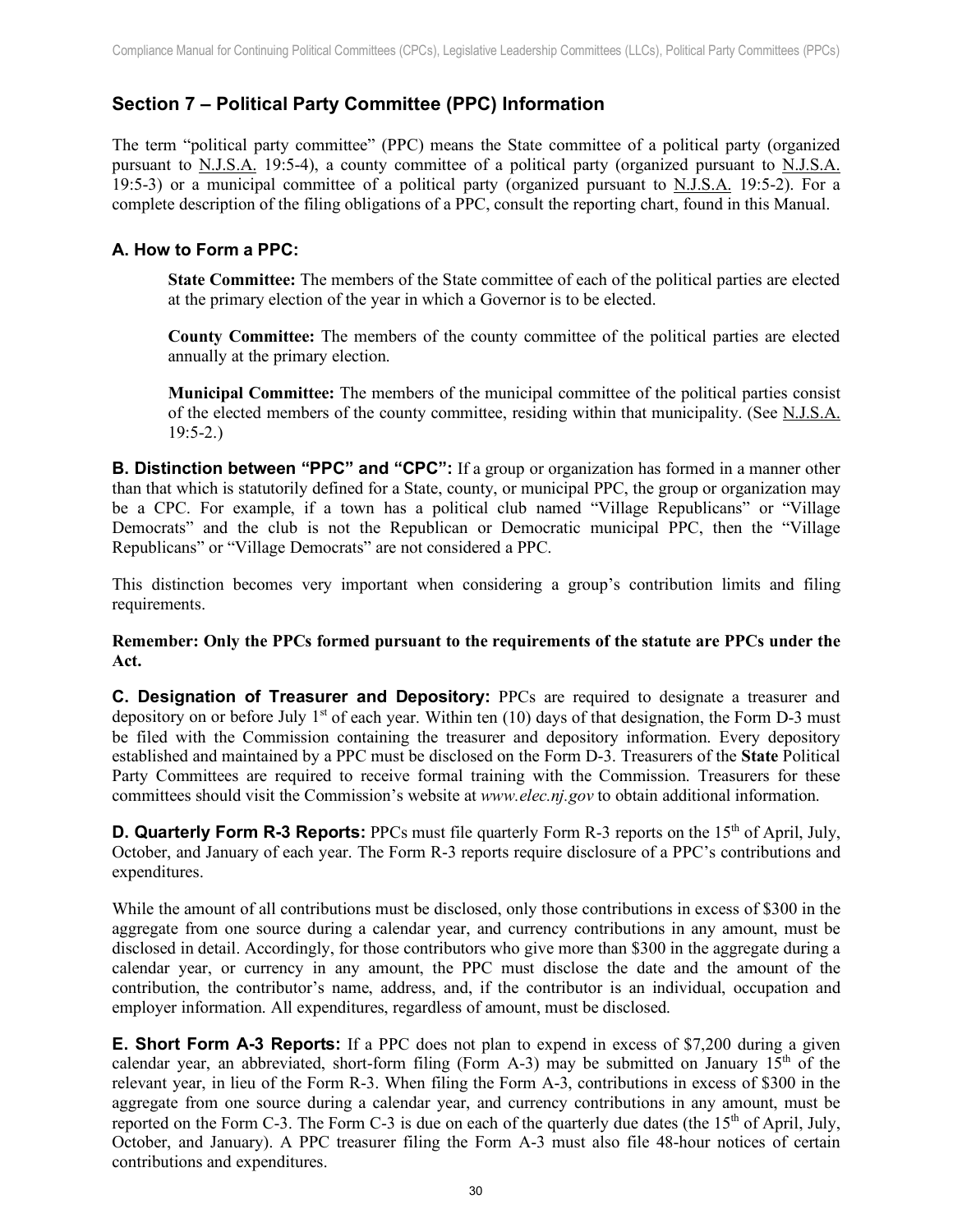<span id="page-31-0"></span>**F. 48-Hour Contribution and Expenditure Notices:** Committees have an obligation to file 48-hour notices for certain contributions and expenditures. See the "Contributions" and "Expenditures" sections of this Manual for additional information.

<span id="page-31-1"></span>**G. Political Party Committee Contribution Limits (Incoming Contributions**): Consult the Contribution Limits Chart in this Manual for a complete description of the applicable limits. Note: Contributions accepted by a county political party committee are subject to certain limits. From January 1 through June 30 of each year, county political party committees are prohibited from accepting contributions from other county political party committees.

<span id="page-31-2"></span>**H. Political Party Committee Contribution Limits (Outgoing Contributions**): Consult the Contribution Limits Chart in this Manual for a complete description of the applicable limits. Note: Contributions made by a county political party committee are subject to certain limits. From January 1 through June 30 of each year, county political party committees are prohibited from making contributions to other county political party committees. Also, a county political party committee is permitted to make a contribution up to \$7,200 in a calendar year to a municipal political party committee in another county; up to \$8,200 per election to a candidate seeking office in another county; up to \$7,200 per election to a candidate for State Legislature in a legislative district in which less than 20% of the legislative district's population resides in the county; up to \$37,000 per election to a candidate for State Legislature in a legislative district in which at least 20% but less than 40% of the legislative district's population resides in the county. See the regulations at N.J.A.C. 19:25-11.7 for further information.

<span id="page-31-3"></span>**I. Contributions from a National Political Party Committee:** A national political party committee is defined as the principal organization supporting election activities of a State political party committee, which activities include the making of contributions to that State political party committee. There can be no more than a single national committee of a political party of each State political party committee. A national political party committee cannot contribute more than \$72,000 per year to the State PPC, \$37,000 per year to a county PPC, and \$7,200 per year to a municipal PPC.

<span id="page-31-4"></span>**J. Dissolution/Finalization of a PPC:** There is no statutory provision for the dissolution of PPCs because PPCs are ongoing in nature and these committees continue even if the leadership changes.

Should the name, membership, or depository information of the PPC change, an amended Form D-3 must be filed with the Commission (see Designation of Treasurer and Depository) within three (3) days of the change.